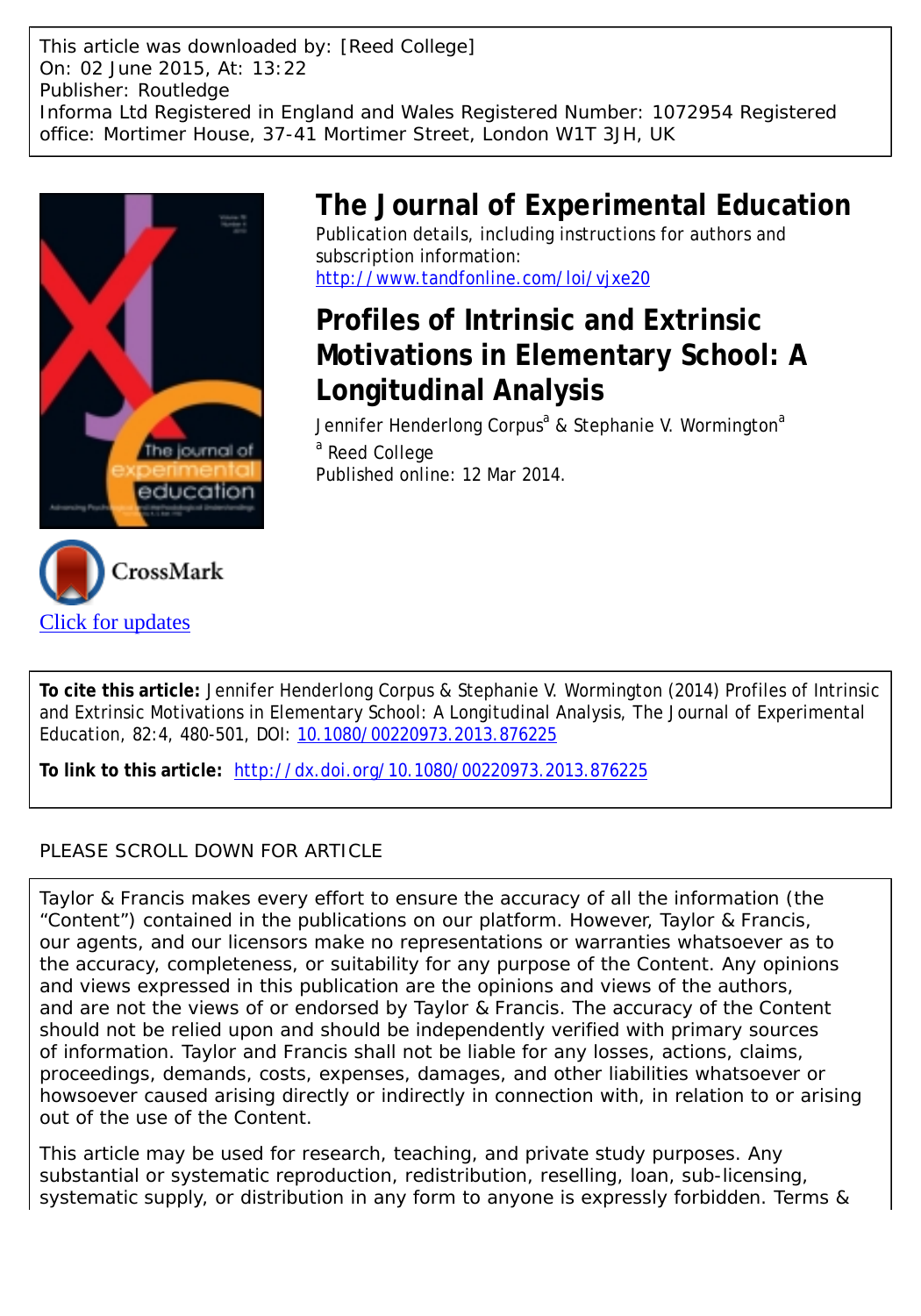Conditions of access and use can be found at [http://www.tandfonline.com/page/terms](http://www.tandfonline.com/page/terms-and-conditions)[and-conditions](http://www.tandfonline.com/page/terms-and-conditions)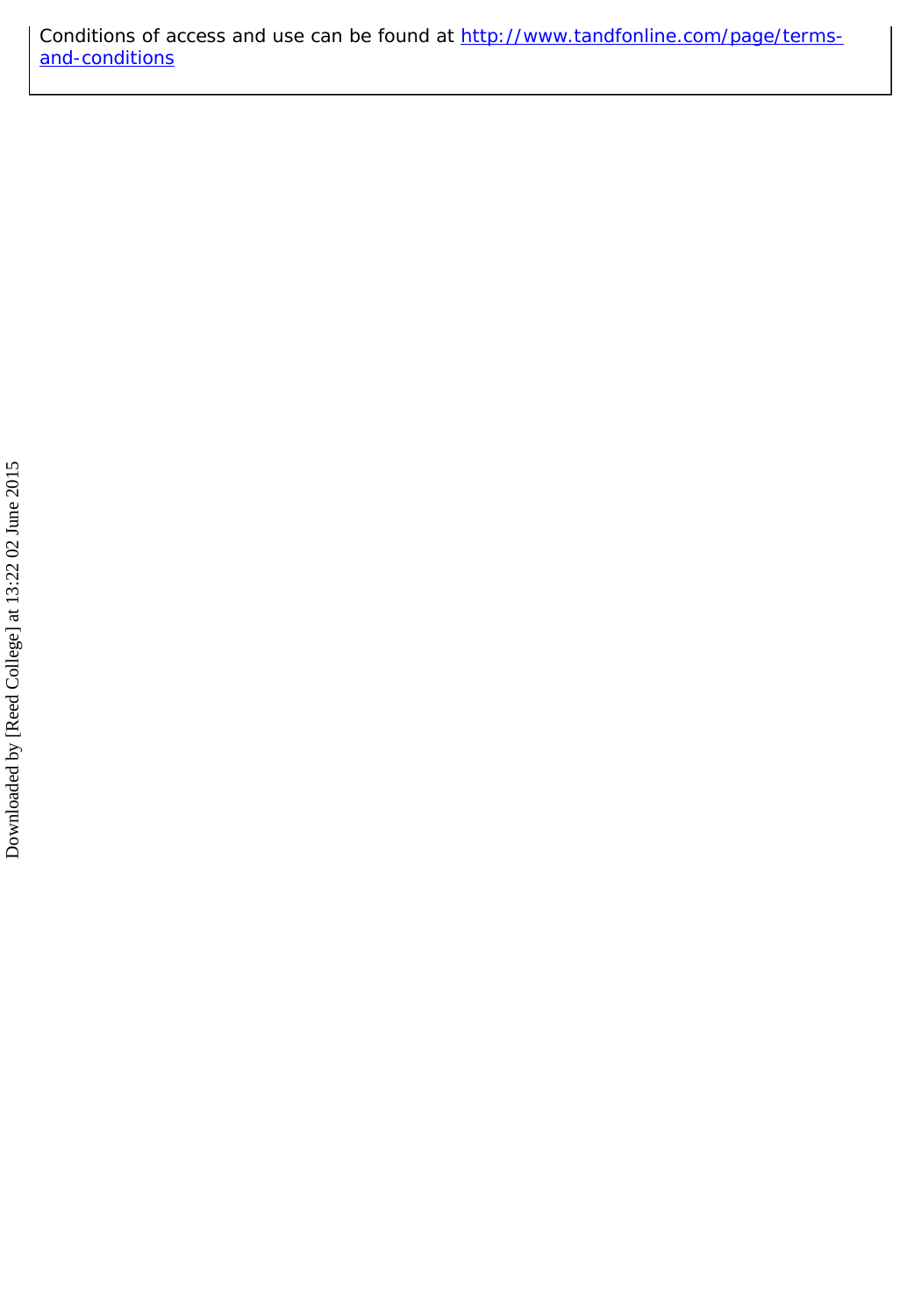

### Profiles of Intrinsic and Extrinsic Motivations in Elementary School: A Longitudinal Analysis

Jennifer Henderlong Corpus and Stephanie V. Wormington

*Reed College*

The authors used a person-centered, longitudinal approach to identify and evaluate naturally occurring combinations of intrinsic and extrinsic motivations among 490 third- through fifth-grade students. Cluster analysis revealed 3 groups, characterized by high levels of both motivations (*high quantity*): high intrinsic motivation but low extrinsic motivation (*primarily intrinsic*) and low intrinsic motivation but high extrinsic motivation (*primarily extrinsic*). Analyses of stability and change in cluster membership indicated that the primarily intrinsic cluster was most stable (76% stability) and the high-quantity cluster most precarious (45% stability) over the course of an academic year. Students in the primarily intrinsic cluster outperformed their peers in the other 2 clusters and showed the greatest increase in achievement over time.

*Keywords academic achievement, cluster analysis, elementary school, extrinsic motivation, intrinsic motivation*

IMAGINE TWO FOURTH-GRADE STUDENTS: Both are intellectually curious, derive pleasure from learning, and approach challenging work in the classroom, but one also aims to please authority figures and gain recognition for her accomplishments, whereas the other pays little attention to such external factors. These hypothetical students possess similarly high levels of *intrinsic motivation* (i.e., what is inherent to the self or task) but differ in their expression of *extrinsic motivation* (i.e., what originates from outside the self or task). The student with high intrinsic motivation but low extrinsic motivation fits well with the traditional conceptualization of the two motives as polar opposites (e.g., Deci, 1971; Harter, 1981; Kruglanski, Friedman, & Zeevi, 1971; see Lepper & Henderlong, 2000). The student with high levels of both motives, in contrast, fits with a view of intrinsic and extrinsic motivations as independent constructs that have the potential to operate simultaneously.

This second perspective of simultaneously endorsed motives mirrors work in other prominent motivational frameworks, including expectancy-value theory (Trautwein et al., 2012; Wigfield, Tonks, & Klauda, 2009) and achievement goal theory (Barron & Harackiewicz, 2001; Linnenbrink, 2005), in which the optimal combination of goals remains a contested issue (Conley, 2012; for reviews, see Senko, Hulleman, & Harackiewicz, 2011; Zusho, Linnenbrink-Garcia, & Rogat, in press). The question of simultaneously endorsed motives and their repercussions, however, has

Address correspondence to Jennifer Henderlong Corpus, Department of Psychology, Reed College, 3203 SE Woodstock Boulevard, Portland, OR 97202, USA. E-mail: henderlj@reed.edu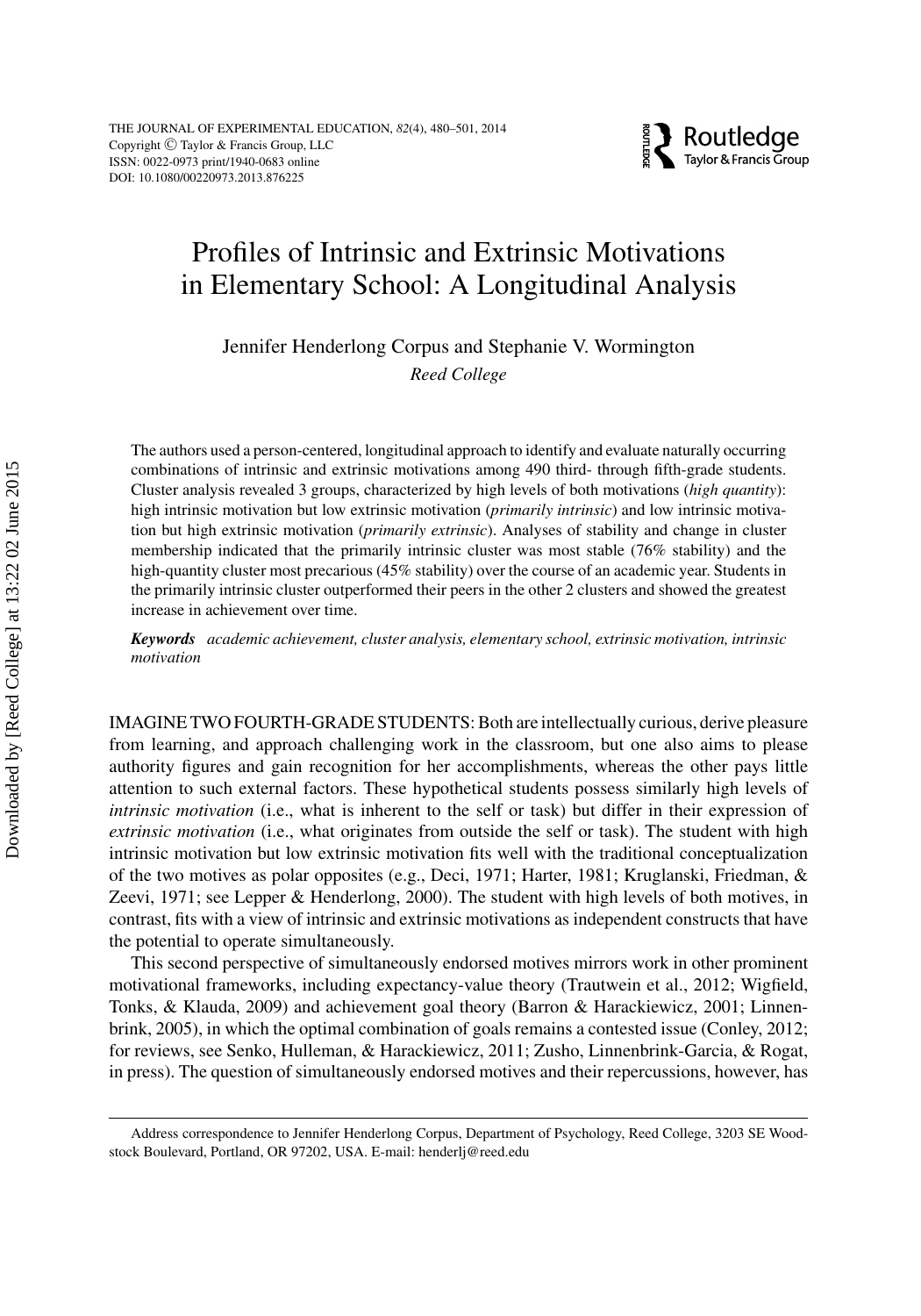been examined much less extensively within the intrinsic-extrinsic framework, and the limited work that exists focuses almost exclusively on samples of high school and college students (e.g., Ratelle, Guay, Vallerand, Larose, & Senecal, 2007; Vansteenkiste, Sierens, Soenens, Luyckx, & Lens, 2009; Wormington, Corpus, & Anderson, 2012; cf. Harter & Jackson, 1992; Hayenga & Corpus, 2010). The issue of simultaneously endorsed motives has rarely been examined with elementary-aged students within any motivational framework. A central question of the present study was whether the hypothetical students outlined earlier accurately represent those in everyday classroom environments at the elementary level. What combinations of intrinsic and extrinsic motivations naturally occur at this level of schooling? Do students retain the same combination of motives over a school year, or are there specific patterns of change that emerge? What are the consequences of such combinations for learning and achievement?

A holistic *person-centered approach* can aid in addressing such questions. Person-centered approaches focus on the constellation of and dynamic interplay among theoretically related variables at the level of the individual (Bergman & Trost, 2006; Laursen & Hoff, 2006; Magnusson, 2003). Such an approach can provide critical information concerning which combinations of motivation are prevalent, and how such combinations may change over time in distinct ways for different subgroups of students. It can also serve to complement existing variable-centered research in important ways. For example, Meece and Holt (1993) used person-centered techniques to reanalyze data on students' achievement goals that had originally been examined with traditional variable-centered methods (Meece, Blumenfeld, & Hoyle, 1988). Meece and Holt (1993) affirmed a number of findings but also uncovered relations that were masked in the original investigation, leading them to conclude that "... results based on linear methods of analysis may be incomplete and possibly misleading . . ." and to call for additional research using cluster analysis as a person-centered technique (p. 589).

#### The Prevalence and Stability of Motivational Profiles in Elementary School

In the present study, we took an approach similar to that used by Meece and Holt (1993). We used cluster analysis to reanalyze data from an earlier investigation of motivational orientations among elementary and middle school students (Corpus, McClintic-Gilbert, & Hayenga, 2009). We focused on the subset of students in third, fourth, and fifth grades because almost no research to date has identified profiles of intrinsic and extrinsic motivations among elementary school populations (cf. Harter & Jackson, 1992; for constructs similar to intrinsic motivation, see Nurmi  $\&$ Aunola, 2005; and Patrick, Mantzicopoulos, Samarapungavan, & French, 2008). A developmental perspective is critical for this line of research because the prevalence and optimal combination of motivation types may differ for elementary versus older students. The late elementary years are an important time of transition in students' beliefs about their competence and the criteria they use for assessing that competence (Nicholls & Miller, 1984; Stipek & MacIver, 1989). At the same time, the educational context typically shifts from one focused on growth and mastery in an autonomy-supportive frame to one focused on normatively defined performance outcomes in a less relationally supportive manner (Eccles & Wigfield, 2000; Haselhuhn, Al-Mabuk, Gabriele, Groen, & Galloway, 2007; Midgley, Anderman, & Hicks, 1995; Stipek & MacIver, 1989). These social cognitive developments, in turn, likely have implications for the amount of intellectual curiosity students are willing to exhibit, how hard they are willing to work, and the extent to which they are keyed in to the extrinsic constraints of their school environments. Understanding profiles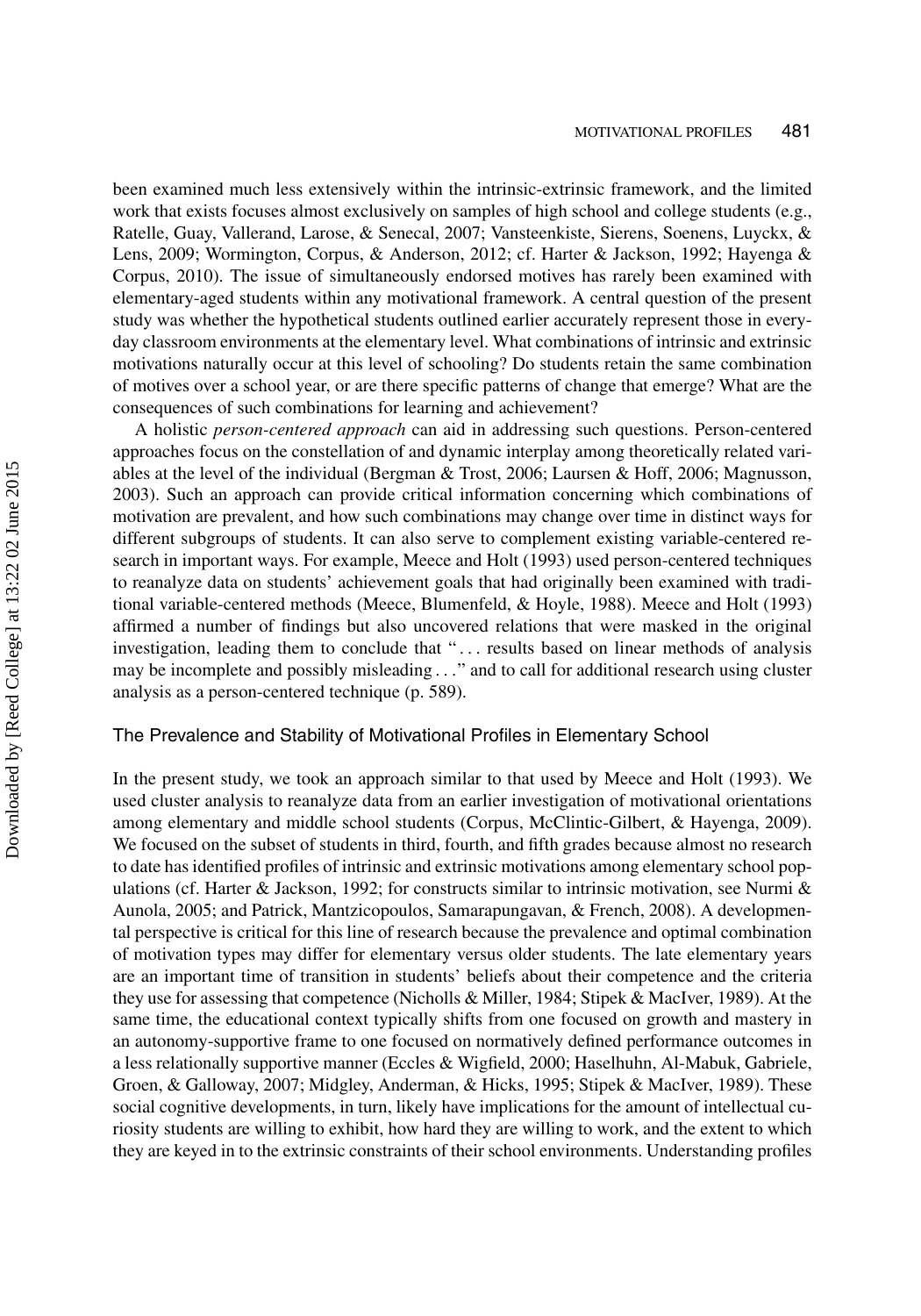#### 482 CORPUS AND WORMINGTON

of motivation at the beginning of these transitions may be a step toward designing effective early interventions for motivational problems, making the late elementary years an important focus of study from theoretical and applied perspectives.

In addition to identifying motivational profiles among elementary school students, we aimed to provide a descriptive account of individual differences in motivational change. Are students who begin the year with high levels of motivation more likely to shift profiles over time? Are certain combinations of motives particularly stable or unstable? The original variable-centered investigation of Corpus and colleagues (2009) documented significant declines in both intrinsic and extrinsic motivations over the course of a single academic year. These findings, coupled with robust evidence of age-related declines in intrinsic motivation from other variable-centered studies (e.g., Bouffard, Marcoux, Vezeau, & Bordeleau, 2003; Eccles, Wigfield, & Schiefele, 1998; Gottfried, Fleming, & Gottfried, 2001; Lepper, Corpus, & Iyengar, 2005; Spinath & Steinmayr, 2008), might suggest particular instability in profiles with high levels of intrinsic motivation.

It is likely that some individuals maintain adaptive attitudes toward the learning process or even show motivational gains—patterns that would be obscured by a traditional variable-centered approach. Person-centered research using motivational constructs with adult populations has shown a mixture of movement toward more and less adaptive profiles over time, despite a dominant tendency toward motivational losses (Alexander & Murphy, 1998; Braten & Olaussen, 2005). In the one existing study of profile stability using intrinsic and extrinsic motivational constructs to date, however, there was a fairly dominant pattern of movement toward primarily extrinsic motivation over the course of a middle school year (Hayenga & Corpus, 2010). Whether such a pattern would be obtained with elementary school students is an empirical question. It is possible that shifts toward intrinsic motivation could be observed more readily in the autonomysupportive and community-spirited context of typical elementary schools (Anderman & Maehr, 1994; Eccles & Wigfield, 2000; Midgley et al., 1995; but see Archambault, Eccles, & Vida, 2010).

#### Motivational Profiles and Achievement at the Elementary School Level

In addition to identifying the prevalence and stability of motivational profiles at the elementary school level, we aimed to examine their relation with academic achievement. The original variablecentered investigation of Corpus and colleagues (2009) showed that intrinsic motivation was positively related to students' classroom grades and test scores, whereas extrinsic motivation was negatively related to these same indicators of achievement. These findings are consistent with a host of variable-centered studies that generally show intrinsic motivation to be more adaptive than extrinsic motivation (e.g., Deci & Ryan, 2000; Lepper et al., 2005; Sansone & Harackiewicz, 2000; Wolters, Yu, & Pintrich, 1996). It remains unclear, however, how different combinations of the two constructs might function. When considered together, does extrinsic motivation detract from intrinsic motivation or compound its benefits?

The small number of relevant person-centered investigations to date has focused on high school and college students (i.e., Ratelle et al., 2007; Vansteenkiste et al., 2009; Wormington et al., 2012) and provide a mixed answer to this question. Vansteenkiste and colleagues (2009) found that students with a high ratio of intrinsic motivation to extrinsic motivation outperformed their peers and exhibited a variety of other adaptive self-regulatory tendencies. Two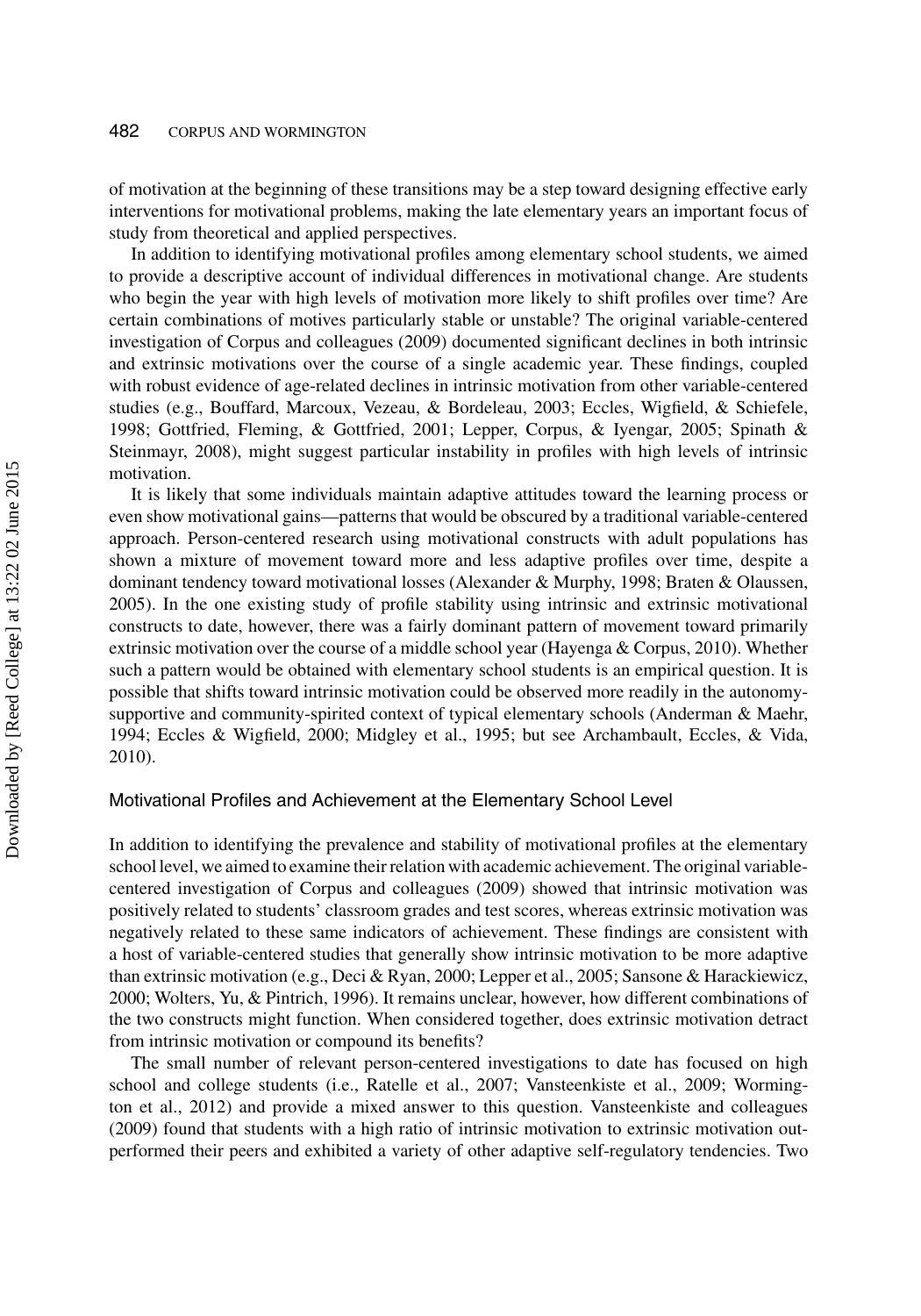other studies, however, found that exhibiting high levels of intrinsic motivation and extrinsic motivation was equally adaptive and far more prevalent in high school (Ratelle et al., 2007; Wormington et al., 2012). When coupled with intrinsic motivation, then, extrinsic motivation may promote academic achievement in high school, perhaps because of the competitive, outcomeoriented stance common at this level of schooling (Otis, Grouzet, & Pelletier, 2005; Ratelle et al., 2007).

Although the benefits of intrinsic motivation in elementary school have long been documented (Boggiano, 1998; Gottfried, 1985; Lepper et al., 2005; Miserandino, 1996; Otis et al, 2005; Ryan & Connell, 1989), it is less clear how accompanying levels of extrinsic motivation would affect academic functioning. It is possible that elementary school students see little conflict between learning as a means toward pleasing others and learning as an end in itself, in which case any profile with sufficient intrinsic motivation would be adaptive. Preadolescents may experience external constraints as helpful supporting structures rather than as oppressive impediments, given that they are still developing their self-regulatory capabilities (Cooper & Corpus, 2009; Stipek, 2002; Zimmerman & Martinez-Pons, 1990) and autonomy is not yet a central developmental task (Erikson, 1968; Wray-Lake, Crouter, & McHale, 2010). Likewise, they may readily view suggestions and directives from their teachers in a benevolent light given that student–teacher relationships are typically close and supportive at this level of schooling (Eccles & Wigfield, 2000; Feldlaufer, Midgley, & Eccles, 1988; Midgley et al., 1995; Stipek, 2002). From this perspective, children who are intellectually curious but also who are oriented toward adult approval and mindful of extrinsic constraints may perform best in elementary school—or at least no worse than those who endorse intrinsic in the absence of extrinsic motivation. In support of this hypothesis, elementary school students who endorse both mastery and performance goals show achievement outcomes similar to those who primarily endorse mastery goals (Schwinger & Wild, 2012). These findings must be applied cautiously to the present analysis, however, given that achievement goals and motivational orientations are distinct constructs (for a discussion of this issue, see Corpus et al., 2009).

A competing hypothesis is that students with a pattern of high intrinsic motivation but low extrinsic motivation may fare better than others. This possibility is grounded in decades of theory and research indicating that deep, meaningful engagement results when students are free from exogenous concerns (Deci & Ryan, 2002; Harter, 1992; Lepper, Greene, & Nisbett, 1973; Pintrich & DeGroot, 1990). Such primarily intrinsic motivation may be prevalent and sustainable in elementary school because the environment supports the relatively autonomous pursuit of intellectual interests, particularly when considered in contrast with the often controlling environment of middle and high school (Anderman & Maehr, 1994; Eccles & Midgley, 1989; Midgley & Edelin, 1998). Grading practices common at the elementary level, for example, are often informal and based on growth and effort rather than sheer normative standing (Brookhart, 1994; McMillan, Myran, & Workman, 2002; Midgley et al., 1995; Randall & Engelhard, 2009; Stipek & MacIver, 1989), which would support the adaptive nature of primarily intrinsic motivation. It is interesting that recent research with middle school students showed that a pattern of high intrinsic coupled with low extrinsic motivation was associated with higher academic achievement than any other combination of motivation types (Hayenga & Corpus, 2010; see also Vansteenkiste et al., 2009). Perhaps such a pattern would be even more pronounced at the elementary level.

In the present study, we examined the extent to which profile membership predicted academic achievement both concurrently and over the course of the academic year. Like previous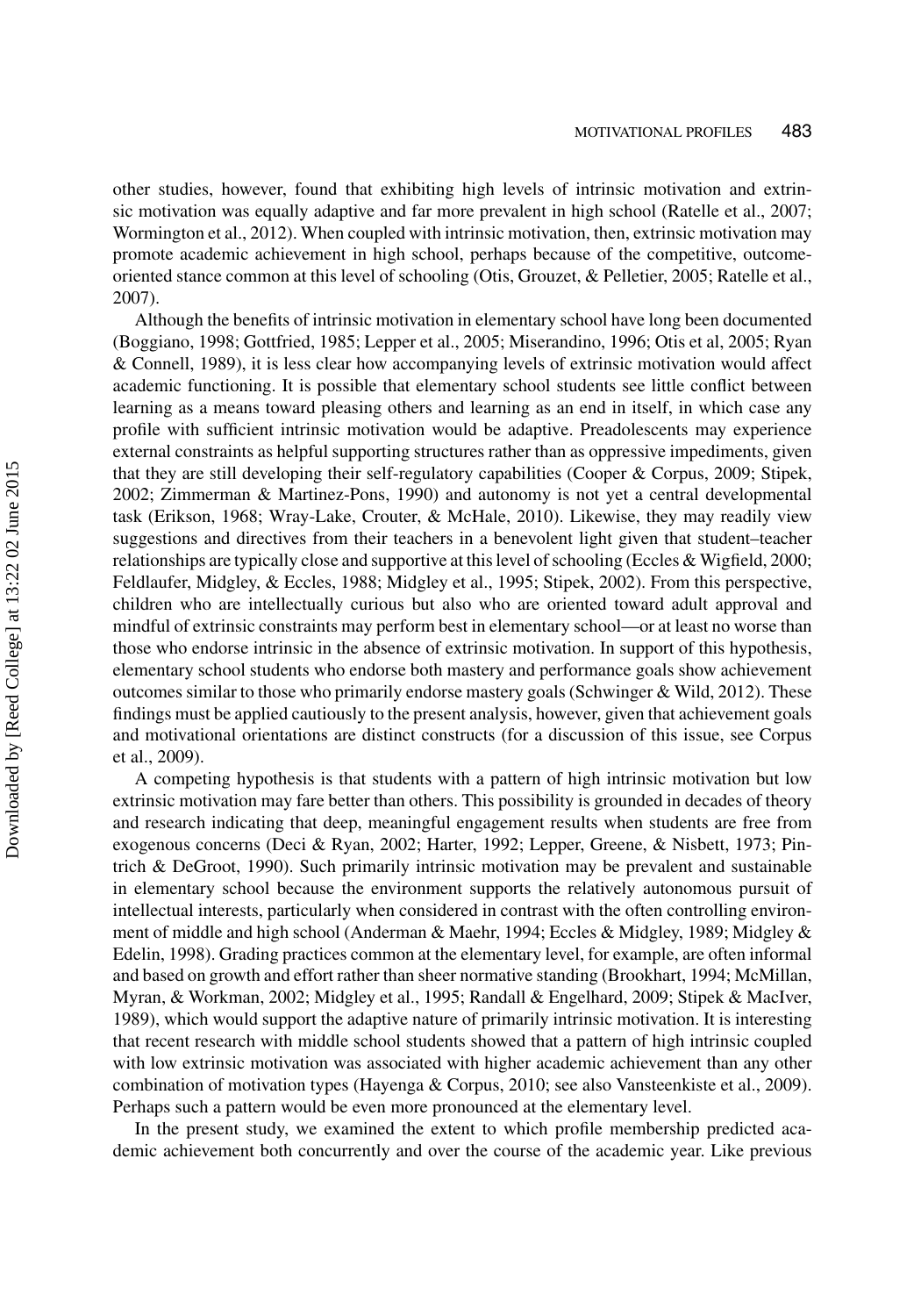person-centered studies of intrinsic and extrinsic motivations (e.g., Hayenga & Corpus, 2010; Ratelle et al., 2007; Vansteenkiste et al., 2009), we conceptualized academic achievement in terms of report card grades in order to capture the quality of students' daily classroom work as well as their examination performance. Unlike previous studies, however, we paired this somewhat subjective indicator of achievement with a more objective indicator of learning—scores on state or nationally standardized achievement tests. On the basis of motivation theory and recent findings with middle school students, we expected a profile of primarily intrinsic motivation to be positively associated with both indicators of achievement. However, this hypothesis was tentative given that no person-centered research based within the intrinsic-extrinsic framework has been conducted with elementary school students, and related work within other motivational frameworks has focused largely on older samples (for exceptions, see Schwinger & Wild, 2012; and Veermans & Tapola, 2004).

It is important to note, however, that an association between primarily intrinsic motivation and academic achievement would not reveal the driving force behind that relation. As Hayenga and Corpus (2010) argued, primarily intrinsic motivation may uniquely promote achievement because it encourages deep learning strategies and focused engagement but it is also plausible that high achievers are "accustomed to attaining positive reactions from authority figures quite easily, and thus have the luxury of focusing primarily on task enjoyment and challenge-seeking" (p. 379). We therefore adopted a longitudinal approach in order to begin to address this ambiguity. We hypothesized that motivational profiles in the fall would predict achievement levels in the spring, beyond what might be expected from fall achievement indexes. In support of this hypothesis, Nurmi and Aunola (2005) found that motivational clusters that are based on students' value and interest in a variety of school subjects predicted subsequent achievement but that the reverse was not true. Although lacking the extrinsic motivational component central to the present investigation, their findings suggest that clusters of motivational constructs may have important real-world consequences for learning and achievement.

To summarize, the central goals of the present study were to (a) characterize naturally occurring profiles of intrinsic and extrinsic motivations among elementary school students, (b) describe the stability of such profiles over the course of an academic year, and (c) examine their adaptive value in terms of academic achievement.

#### METHOD

#### **Participants**

Participants were 507 third-  $(n = 151)$ , fourth-  $(n = 157)$ , and fifth-grade  $(n = 199)$  students from seven schools (four public, three parochial) in Portland, Oregon. This sample included all elementary school students from the larger dataset reported in Corpus, McClintic-Gilbert, and Hayenga (2009), which used a variable-centered approach to investigate developmental change in motivational processes among third- through eighth-grade students. All children at the appropriate grade level in each school were invited to participate with 72% of parents providing active consent. The sample for the present study included slightly more girls  $(n = 274)$  than boys  $(n = 230)$ , with 3 students not reporting gender. The majority of students (84%) were Anglo-American. The participating schools were in working and middle-class neighborhoods, with most of the public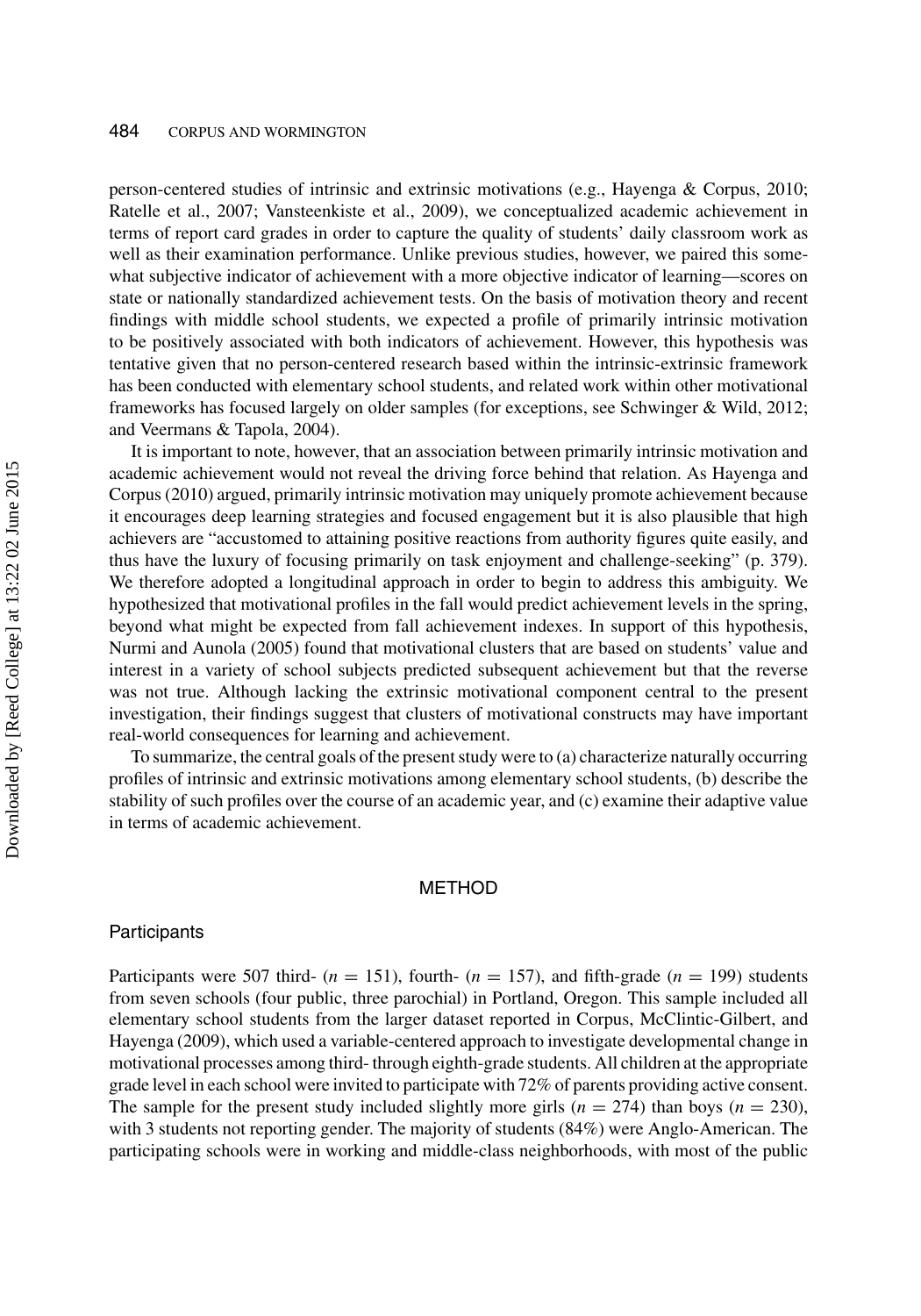schools reporting approximately 25% of students eligible for free or reduced-price lunch (range: 21% to 74%).

#### Measures

#### *Intrinsic and Extrinsic Motivational Orientations*

Motivational orientations were assessed with reliable and valid scales from Corpus and colleagues (2009), which were based on Lepper and colleagues' (2005) study. These scales derive from Harter's (1981) classic research on intrinsic motivational orientation and are built on a tradition that has been prominent in research with child populations (e.g., Guay, Boggiano, & Vallerand, 2001; Lepper et al., 2005; Tzuriel, 1989; Wong, Wiest, & Cusick, 2002). In contrast with Harter's original measure, however, the scales assess intrinsic and extrinsic forms of motivation independently of one another. The intrinsic motivation scale included 17 items focusing on the dimensions of independent mastery (e.g., "I like to do my schoolwork without help"), challenge-seeking (e.g., "I like to go on to new work that's at a more difficult level"), and curiosity-driven engagement (e.g., "I ask questions in class because I want to learn new things"). On the basis of a number of conceptual analyses, these dimensions are thought to tap children's desire to engage in schoolwork as an end in itself (see Lepper & Henderlong, 2000). The dimension of independent mastery, for example, is arguably grounded in White's (1959) analysis, which maintains that children are motivated to master their environments simply for the pleasure of accomplishment. Moreover, the autonomous origin of such behaviors is a central tenet of the self-determination model of intrinsic motivation (e.g., Deci & Ryan, 1985, 2000). The dimension of challenge-seeking is rooted in Harter's (1978) extension of White's model, which specified that challenging work is essential for producing the rewarding feeling of efficacy that characterizes intrinsic motivation. Last, the dimension of curiosity can be traced to the classic work of Berlyne (1960, 1966), who argued that individuals are naturally motivated to engage in exploratory behavior, independent of extrinsic constraints. Mastery attempts, challenge-seeking, and curiosity-driven engagement, therefore, collectively describe behaviors undertaken for reasons of pleasure or enjoyment—that is, behaviors that are intrinsically motivated.

The extrinsic motivation scale included 16 items focusing on an orientation toward pleasing authority figures (e.g., "I answer questions because the teacher will be pleased with me"), a desire for easy work (e.g., "I like school subjects where it's pretty easy to just learn the answers"), and a dependence on the teacher for guidance (e.g., "I like the teacher to help me plan what to do next"). These dimensions were originally constructed as the contrasting halves of each of the intrinsic dimensions described earlier (Harter, 1981). As Corpus and colleagues (2009) argued, the dimension of pleasing others perhaps most clearly taps children's desire to engage in schoolwork as a means to some extrinsic end, and is consistent with the construct of controlled motivation as conceptualized by self-determination theory (e.g., Deci & Ryan, 2000; Ryan & Deci, 2000). The dimensions of easy work and dependence on the teacher may be best conceptualized as symptoms of extrinsic motivation in that their presence is a means of inferring that children are engaging in schoolwork for its instrumental value (see Corpus et al., 2009). A dependence on the teacher, for example, may often be indicative of a desire to complete work in a fashion that will satisfy the authority figure to the point of earning rewards. A dependence on the teacher could also represent help-seeking in its various forms rather than extrinsic motivation per se (e.g., Ryan,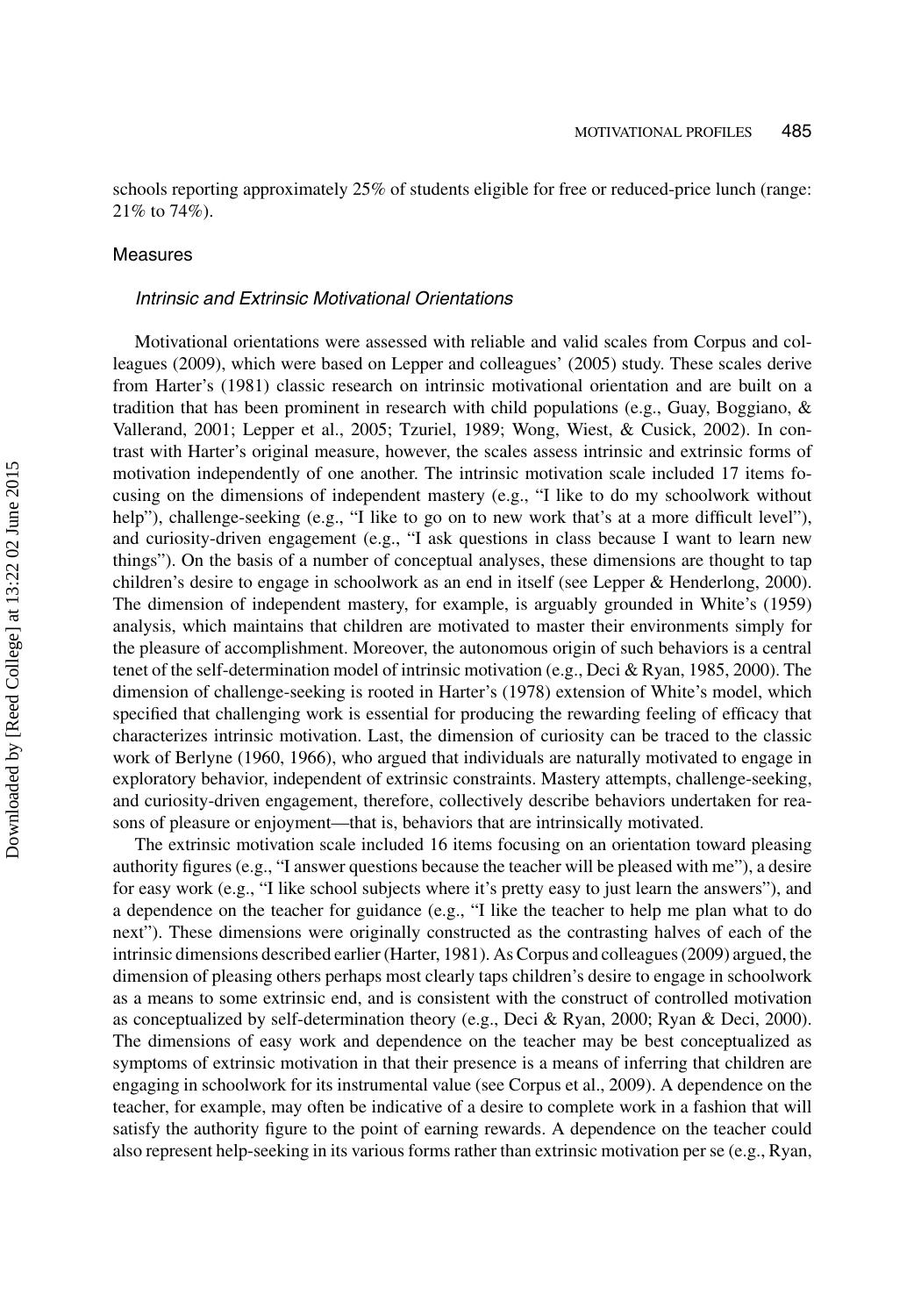Patrick & Shim, 2005), but we retained the dimension in the present study to be consistent with prior variable-centered research (e.g., Corpus et al., 2009; Lepper et al., 2005).<sup>1</sup>

Children responded to each of the intrinsic and extrinsic motivation items using a 5-point scale, ranging from 1 (*not like me at all*) to 5 (*exactly like me*). Scores were averaged together to form composite variables of intrinsic motivation (fall  $\alpha = .91$ ; spring  $\alpha = .90$ ) and of extrinsic motivation (fall  $\alpha = .85$ ; spring  $\alpha = .87$ ). The use of these composite variables was justified by hierarchical confirmatory factor analyses from Corpus and colleagues (2009) and is consistent with the approach taken by investigators using Harter's original scale (e.g., Boggiano, 1998; Ginsburg & Bronstein, 1993; Harter & Jackson, 1992; Ryan & Connell, 1989; Tzuriel, 1989). In the case of intrinsic motivation, moreover, the use of a composite index echoes White's (1959) contention that both curiosity and mastery are rooted in a central desire to interact effectively with one's environment. Focusing on composite variables as the unit of analysis, however, was largely a pragmatic decision made for the sake of parsimony and consistency with prior research.

#### *Academic Achievement*

Academic achievement was indexed by both report card grades and more objective standardized test scores. Grades were collected from school records for the core academic subjects of language arts, math, social studies, and science. Because grading systems varied across the participating schools, all grades were converted to a standard 4-point scale (e.g.,  $A = 4.0$ ,  $A = 3.7$ ,  $B<sub>+</sub> = 3.3$ ) and then averaged together to compute a GPA. Standardized test scores were based on the Stanford Achievement Test (10th ed.) in the parochial schools and the Oregon Statewide Assessment in the public schools. In both cases, percentile scores on the reading and mathematics portions of the tests were averaged together to form a composite index.

#### Procedure

Students completed surveys that included the measures of intrinsic and extrinsic motivation as well as others unrelated to the present study two times during the academic year—once in the fall and once in the spring. At each time point, surveys were administered in students' classrooms during regular school hours by trained research assistants. Before survey administration, students were given folders to prop up on their desks to create a private space and they were assured that their responses would be kept confidential. They were then taught to use the 5-point response scale using sample items unrelated to school or motivation. Each survey item was read aloud twice for third-grade students and once for fourth- and fifth-grade students. After hearing each item, students responded quietly at their desks. Several research assistants circled the room and students were encouraged to raise their hands to ask questions if needed. Once surveys were completed, students were thanked and invited to keep the folder as a token of appreciation. The entire procedure lasted approximately 30 min. Report card grades were subsequently collected from school records for the first and fourth quarters of the academic year in order to parallel the timing of the fall and spring student surveys. Standardized achievement tests were collected for

<sup>&</sup>lt;sup>1</sup>Analyses conducted using only the dimension of pleasing authority figures as the measure of extrinsic motivation showed a pattern of findings very similar to that reported in the Results section.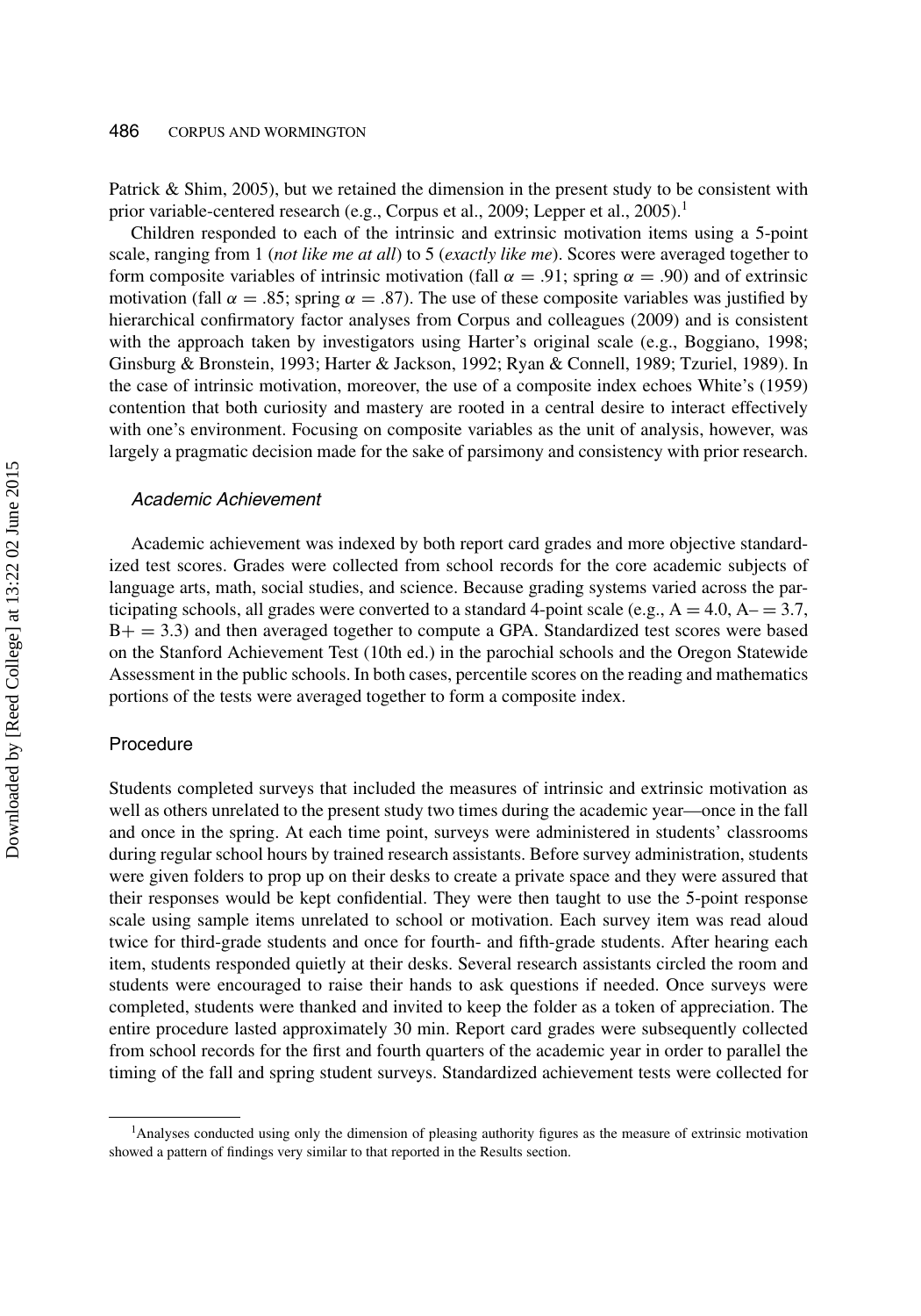the single yearly administration in the spring, which corresponded roughly to the timing of the spring student survey.

#### Statistical Analysis Strategy

To capture naturally occurring combinations of intrinsic and extrinsic motivations for both the fall and spring time points, we used I-States as Objects Analysis (Bergman & El-Khouri, 1999). This technique was chosen, in part, because it is ideal for studying short-term motivational change such as that which might take place over a single academic year (Bergman & El-Khouri, 1999; cf. Nurmi & Aunola, 2005). Following dynamic systems models, I-States as Objects Analysis treats each participant's data from a single time point as a discrete unit—an i-state. Thus, fall and spring responses from the 507 participants were separated into 1014 i-states, and each included a single score for intrinsic motivation and a single score for extrinsic motivation. These i-states were used as the input for cluster analysis, the goal of which was to identify groups with members that are highly similar to one another and also distinct from members of other groups in their levels of intrinsic and extrinsic motivations. Thus, cluster analysis aims to maximize within-group homogeneity and between-group heterogeneity.

Because cluster analysis is highly sensitive to outliers in the data, we first tested for multivariate outliers using the procedure outlined by Hadi (1992, 1994). We also examined the data for univariate outliers defined as any value of intrinsic or extrinsic motivation greater than  $\pm 2.5$ standard deviations from the mean. Once outliers were removed, the remaining i-states were subjected to an agglomerative hierarchical clustering method (Ward's linkage) followed by a nonhierarchical, iterative clustering technique (k-means clustering; see Bergman, 1998; Hair, Anderson, Tatham, & Black, 1998).

In the first step, Ward's linkage was used to combine i-states into clusters using average squared Euclidean distance as the measure of similarity (see Aldenderfer & Blashfield, 1984; Hair et al., 1998). Using this procedure, each i-state begins as its own cluster. The two closest clusters are then combined with one another, and this process repeats until all the i-states are combined into one large cluster. The optimal cluster solution is chosen by considering a priori motivational theory, distinctness of the clusters, percent of variance in intrinsic and extrinsic motivation explained, and concerns of parsimony. Because related studies with older populations have found a four-cluster solution (Hayenga & Corpus, 2010; Vansteenkiste et al., 2009) and based on an examination of the agglomeration schedule, we considered solutions with three, four, and five clusters to be the most viable candidates. In the second step, a nonhierarchical k-means clustering was used to fine-tune the cluster solution. In k-means analysis, the number of clusters to be extracted and the cluster seed for each are specified in advance. I-states are then reassigned to clusters to maximize cluster homogeneity. In the present study, we used cluster centroids from the hierarchical procedure as non-random starting points for the k-means analysis.

Once the cluster solution was selected and fine-tuned, we employed a double-split crossvalidation procedure to ensure that it was stable and replicable (Breckenridge, 2000). In this procedure, the dataset is randomly split into two halves. The two-step clustering procedure (Wards followed by k-means) is then performed separately on each half. I-states from each half are then reclassified according to the cluster assignment of their nearest neighbor in the other half. Cohen's kappa is used to compare each half's original cluster solution to this reclassified solution. We also performed a second validation procedure in order to verify that the cluster solution was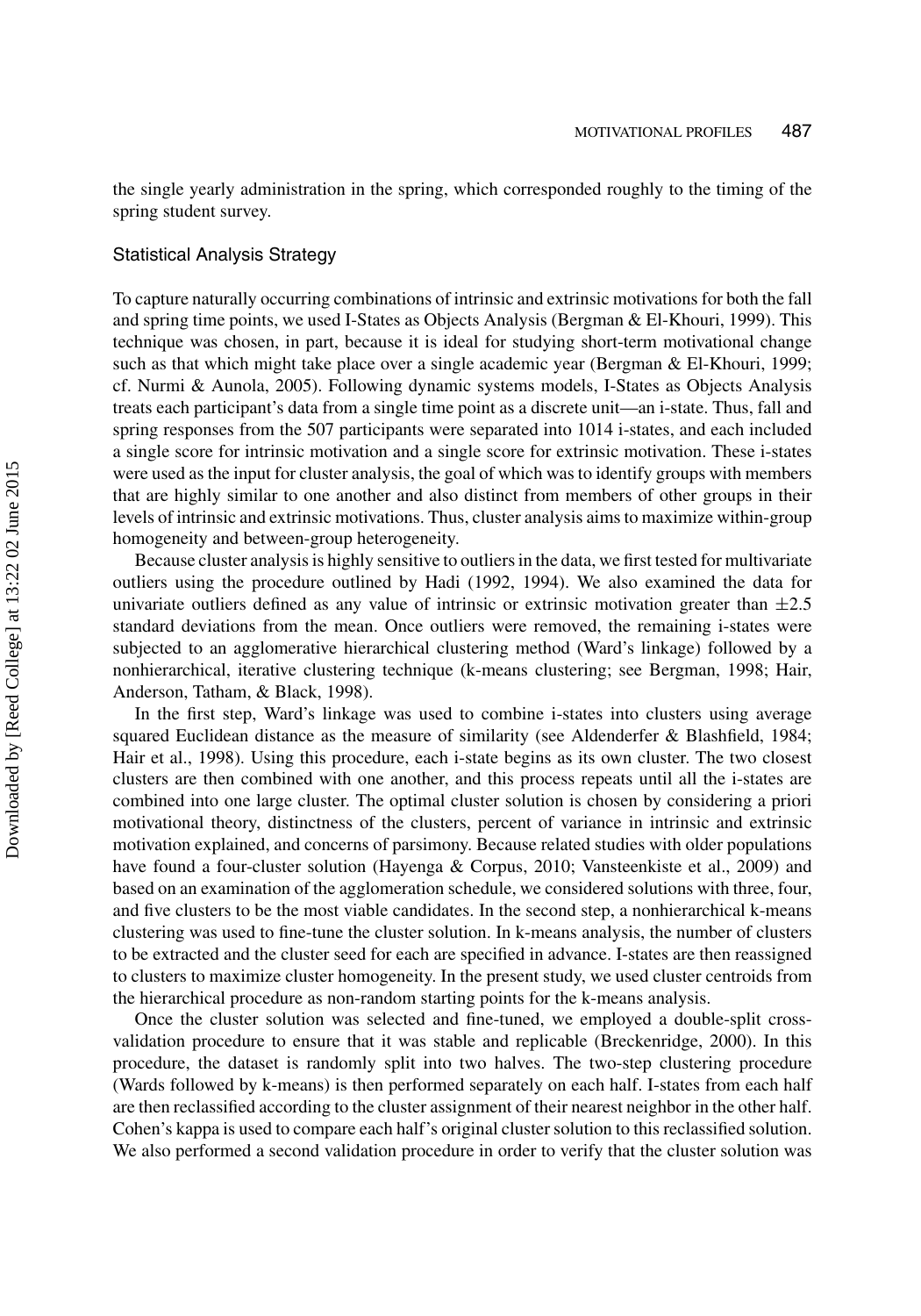appropriate for both the fall and spring data. Rather than splitting the i-state data randomly, we used the fall and spring sample as the two halves and continued with the validation procedure as described earlier.

Following cluster validation, we reorganized the data by participant rather than i-state, with each participant assigned to both a fall cluster and a spring cluster. This permitted an examination of stability and change in cluster membership over time. Analysis of variance and post hoc comparisons were then used to test cluster membership as a predictor of academic achievement both concurrently and prospectively.

#### **RESULTS**

Academic achievement data were unavailable for a small number of students  $(< 6\%$  of the sample), typically because their parents did not grant access to school records. It is important to note that these students did not differ in their levels of intrinsic or extrinsic motivations in either the fall or spring from the remainder of the sample for whom achievement data were available, *t*s(505) < 1.54, *ns*. Beyond this, there were very few cases of missing data. When students left a particular item from the motivation scales blank  $\ll 1\%$  of total responses), composite variables were calculated by averaging the values of the completed items for that measure.

#### Correlations and Preliminary Analysis

Descriptive statistics are presented by gender and grade level as well as for the overall sample in Table 1. The relatively small negative correlations between intrinsic and extrinsic motivations support the argument that they are largely orthogonal constructs. Correlations between each type of motivation and the achievement measures were consistent with the extant variable-centered literature (e.g., Lepper et al., 2005). The temporal stability of the constructs from fall to spring was relatively high.

#### Cluster Analysis

There were no multivariate outliers, but 17 univariate outliers were removed, leaving a final sample of 490 participants (980 i-states) for cluster analysis. On the basis of Ward's linkage, a threecluster solution was chosen. This solution explained 55% of the variance in intrinsic motivation, 60% of the variance in extrinsic motivation, and 57% of the total variance—all above the threshold of 50% used in related studies (Hayenga & Corpus, 2010; Vansteenkiste et al., 2009). The three clusters represented theoretically meaningful combinations of intrinsic and extrinsic motivations, as later described. Although the four-cluster solution explained slightly more total variance (64%), the groups did not differ sufficiently from one another (i.e., three of the four clusters evidenced minimal deviation from the grand mean for at least one motivational dimension). Moreover, the additional profile gained in the four-cluster solution did not map meaningfully onto motivation theory in that it split a group with high levels of both intrinsic and extrinsic motivations into one high-intrinsic/moderate-extrinsic group and one moderate-intrinsic/high-extrinsic group. These problems were exacerbated with the five-cluster solution, which was also less parsimonious. Last, moving to a four- or five-cluster solution did not add substantial information in terms of profile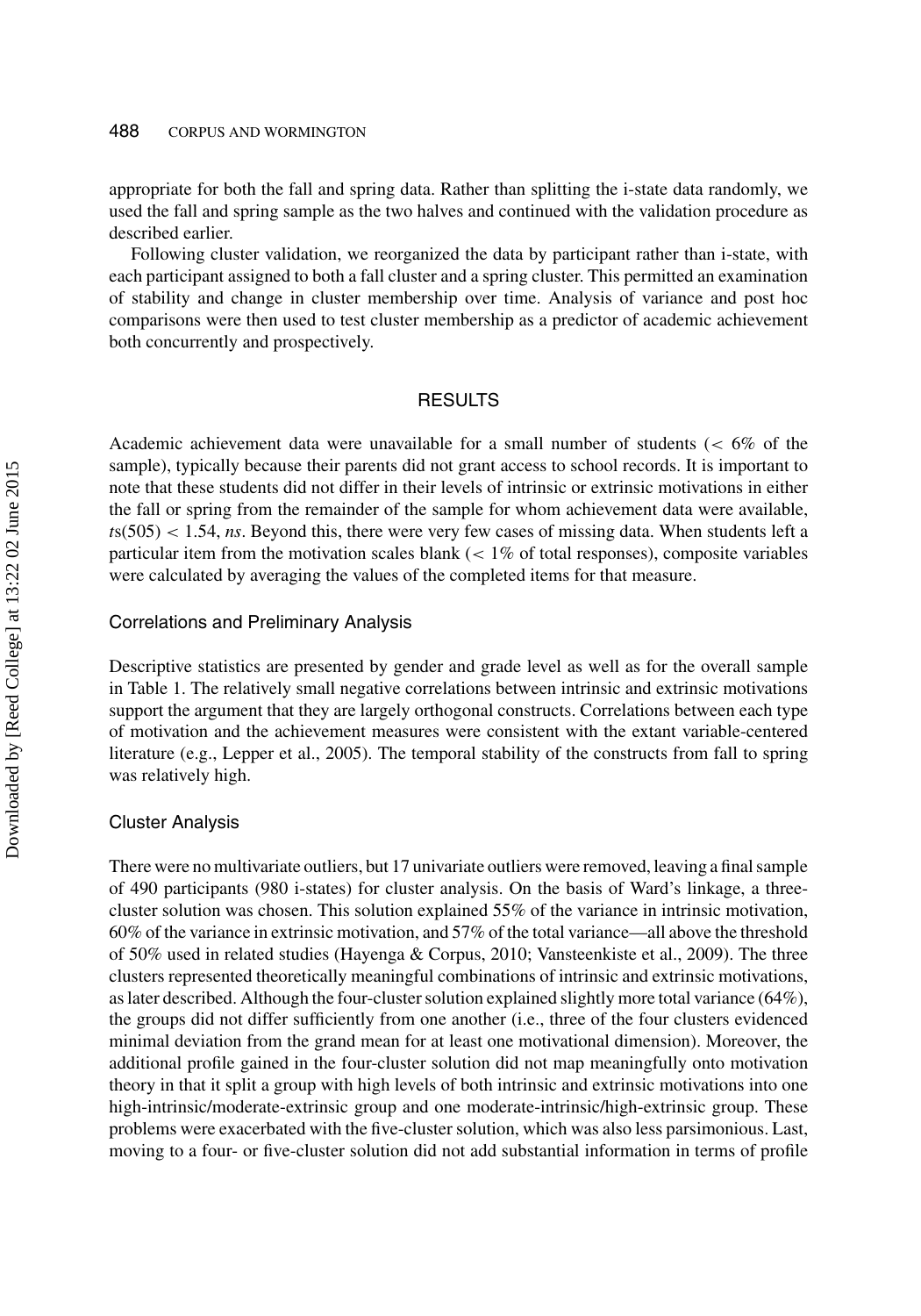| Descriptive Statistics and Correlations |           |                    |                            |                         |          |         |                                                                                       |  |  |  |
|-----------------------------------------|-----------|--------------------|----------------------------|-------------------------|----------|---------|---------------------------------------------------------------------------------------|--|--|--|
| Variable                                | 1         | $\overline{2}$     | $\mathfrak{Z}$             | $\overline{4}$          | 5        | 6       | 7                                                                                     |  |  |  |
| Motivation                              |           |                    |                            |                         |          |         |                                                                                       |  |  |  |
| Intrinsic motivation                    |           |                    |                            |                         |          |         |                                                                                       |  |  |  |
| 1. Fall                                 | (.91)     |                    |                            |                         |          |         |                                                                                       |  |  |  |
| 2. Spring                               | $.59**$   | (.90)              |                            |                         |          |         |                                                                                       |  |  |  |
| <b>Extrinsic motivation</b>             |           |                    |                            |                         |          |         |                                                                                       |  |  |  |
| 3. Fall                                 |           | $-.16***$ $-.26**$ | (.85)                      |                         |          |         |                                                                                       |  |  |  |
| 4. Spring                               | $-.18***$ | $-.25***$          | $.64***$                   | (.87)                   |          |         |                                                                                       |  |  |  |
| Achievement                             |           |                    |                            |                         |          |         |                                                                                       |  |  |  |
| GPA                                     |           |                    |                            |                         |          |         |                                                                                       |  |  |  |
| 5. Fall                                 | $.11*$    |                    | $.13***$ $-.35**$ $-.34**$ |                         |          |         |                                                                                       |  |  |  |
| 6. Spring                               | $.11*$    | $.17***$           |                            | $-.36***$ $-.35**$      | $.82**$  |         |                                                                                       |  |  |  |
| 7. Spring standardized test             | $.11*$    | $.09*$             |                            | $-.39^{**}$ $-.36^{**}$ | $.65***$ | $.67**$ |                                                                                       |  |  |  |
| M(SD)                                   |           |                    |                            |                         |          |         |                                                                                       |  |  |  |
| Overall sample                          |           |                    |                            |                         |          |         | 3.60 (0.74) 3.54 (0.70) 3.22 (0.72) 3.07 (0.74) 2.99 (0.73) 3.19 (0.70) 69.42 (23.42) |  |  |  |
| <b>Boys</b>                             |           |                    |                            |                         |          |         | 3.66 (0.70) 3.57 (0.68) 3.21 (0.72) 3.08 (0.73) 2.91 (0.74) 3.10 (0.72) 69.01 (23.24) |  |  |  |
| Girls                                   |           |                    |                            |                         |          |         | 3.65 (0.64) 3.59 (0.59) 3.20 (0.69) 3.04 (0.74) 3.08 (0.69) 3.29 (0.66) 70.36 (23.80) |  |  |  |
| Third grade                             |           |                    |                            |                         |          |         | 3.76 (0.72) 3.59 (0.66) 3.36 (0.76) 3.21 (0.77) 3.05 (0.71) 3.27 (0.64) 74.17 (21.98) |  |  |  |
| Fourth grade                            |           |                    |                            |                         |          |         | 3.69 (0.69) 3.70 (0.65) 3.23 (0.65) 3.08 (0.74) 2.84 (0.74) 3.06 (0.77) 66.50 (25.09) |  |  |  |
| Fifth grade                             |           |                    |                            |                         |          |         | 3.57 (0.62) 3.47 (0.61) 3.04 (0.66) 2.91 (0.67) 3.11 (0.68) 3.29 (0.62) 68.86 (22.92) |  |  |  |
|                                         |           |                    |                            |                         |          |         |                                                                                       |  |  |  |

TABLE 1 Descriptive Statistics and Correlations

*Note.* Values in parentheses on the diagonal of the correlation matrix are alpha coefficients. ∗*p* < .05. ∗∗*p* < .01.

adaptiveness or stability of clusters. The k-means procedure was used, therefore, to construct a final solution that is based on three clusters, which explained 56% of the variance in intrinsic motivation, 62% of the variance in extrinsic motivation, and 59% of the total variance. The double-split cross-validation procedure confirmed that the three-cluster solution was stable and replicable using two randomly selected halves ( $\kappa = .86$ ) as well as the fall/spring halves ( $\kappa =$  $.86.2$ 

#### *Description of the Final Solution*

The final solution included a *high-quantity* group that reported high levels of intrinsic and extrinsic motivations (281 i-states), a *primarily intrinsic* group that reported high intrinsic motivation but low extrinsic motivation (362 i-states), and a *primarily extrinsic* group that reported low intrinsic motivation but high extrinsic motivation (337 i-states). Figure 1 presents *z* scores of intrinsic and extrinsic motivations for each cluster in the fall (top graph) and spring (bottom graph). The *z* scores indicate moderate to strong deviations from the mean in levels of both

<sup>&</sup>lt;sup>2</sup>Cluster analyses were also conducted separately for each of the three grade levels. A final solution of three clusters was appropriate at each grade level, explaining sufficient variance in intrinsic (third grade: 56.4%; fourth grade: 57.9%; fifth grade: 60.9%) and extrinsic (third grade: 60.7%; fourth grade: 62.5%; fifth grade: 61.5%) motivation. All subsequent analyses, therefore, are based on the cluster solution for the entire sample.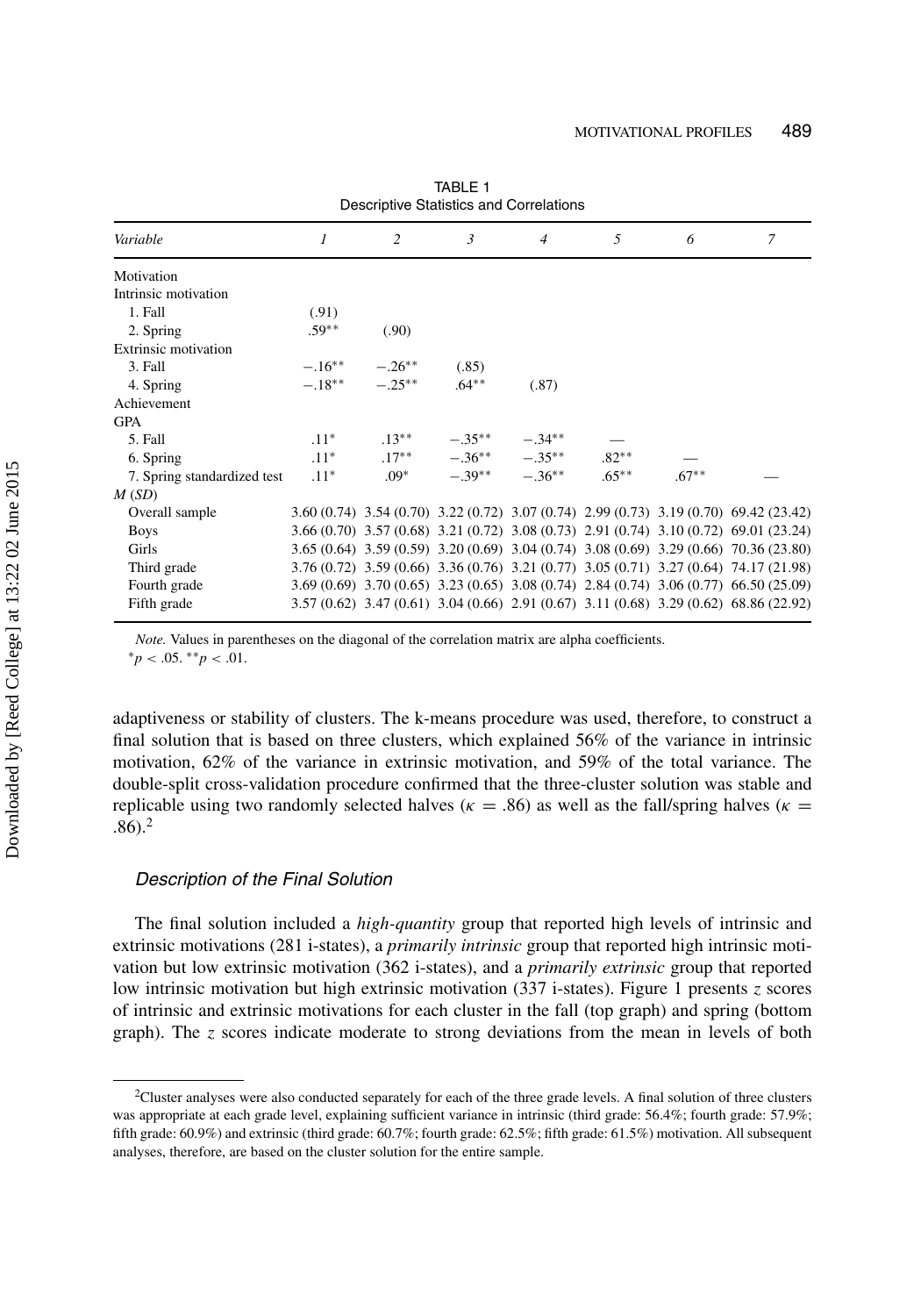

FIGURE 1 *Z* scores by cluster for fall and spring.

intrinsic and extrinsic motivations, demonstrating that the groups differed meaningfully from one another.

We next examined the data for systematic differences in gender and grade level across clusters in both the fall and spring. There were no differences in gender distribution across the three clusters at either time point,  $\chi^2 s(2, N = 487) < .94$ , *ns*. There were, however, differences by grade level at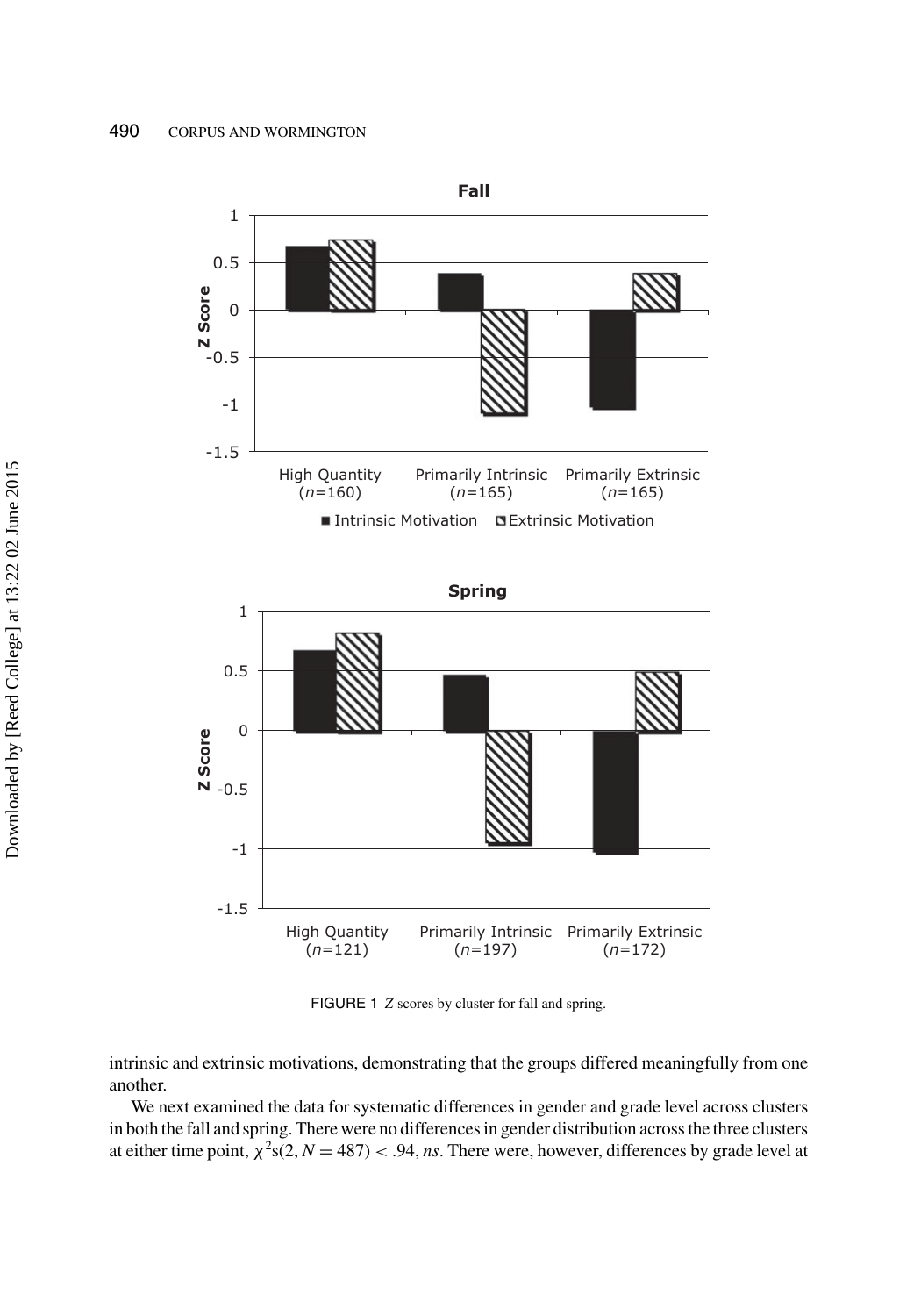both time points,  $\chi^2 s(4, N = 490) > 14.32$ ,  $ps < .01$ . Adjusted standardized residuals indicated that third- and fourth-grade students were overrepresented in the high-quantity cluster. Fifth-grade students, in contrast, were underrepresented in the high-quantity cluster and overrepresented in the remaining two clusters. Because grade level was not systematically correlated with the achievement indices, we did not include it in the analyses reported below for the sake of parsimony. Repeating these analyses with grade level as a covariate did not change the pattern of findings or significance levels reported.

#### *Profile Stability*

We first examined patterns of stability and change in profile membership for the entire sample. Overall the clusters were moderately stable with 62% of the sample remaining in the same profile from fall to spring. As shown in Table 2, however, the clusters varied in their degree of stability. While the majority of students in the primarily intrinsic cluster remained in that same profile from fall to spring, most of those in the high-quantity cluster shifted into one of the other groups over the course of the year. When students changed cluster membership, they were most likely to move into the primarily intrinsic and primarily extrinsic groups and least likely to evolve toward the high-quantity group. The ratio of new member gains to old member losses was highest for the primarily intrinsic cluster (1.8:1) and lowest for the high-quantity cluster (.56:1).

| Longitudinal Shifts in Cluster Membership |              |                |                |       |  |  |  |  |  |
|-------------------------------------------|--------------|----------------|----------------|-------|--|--|--|--|--|
| <b>Fall cluster</b>                       | 1            | $\overline{2}$ | $\mathfrak{Z}$ | Total |  |  |  |  |  |
| Overall sample                            |              |                |                |       |  |  |  |  |  |
| 1. High quantity                          | 72 (45.0%)   | 43 (26.9%)     | $45(28.1\%)$   | 160   |  |  |  |  |  |
| 2. Primarily intrinsic                    | $20(12.1\%)$ | 125(75.8%)     | $20(12.1\%)$   | 165   |  |  |  |  |  |
| 3. Primarily extrinsic                    | 29 (17.6%)   | 29 (17.6%)     | $107(64.8\%)$  | 165   |  |  |  |  |  |
| Total                                     | 121          | 197            | 172            | 490   |  |  |  |  |  |
| Third grade                               |              |                |                |       |  |  |  |  |  |
| 1. High quantity                          | $30(49.2\%)$ | 14 (23.0%)     | $17(27.9\%)$   | 61    |  |  |  |  |  |
| 2. Primarily intrinsic                    | $6(15.0\%)$  | 29 (72.5%)     | $5(12.5\%)$    | 40    |  |  |  |  |  |
| 3. Primarily extrinsic                    | $11(25.6\%)$ | $7(16.3\%)$    | $25(58.1\%)$   | 43    |  |  |  |  |  |
| Total                                     | 47           | 50             | 47             | 144   |  |  |  |  |  |
| Fourth grade                              |              |                |                |       |  |  |  |  |  |
| 1. High quantity                          | 29 (55.8%)   | $14(26.9\%)$   | 9(17.3%)       | 52    |  |  |  |  |  |
| 2. Primarily intrinsic                    | $6(13.0\%)$  | 34 (73.9%)     | $6(13.0\%)$    | 46    |  |  |  |  |  |
| 3. Primarily extrinsic                    | 13 (25.0%)   | $11(21.2\%)$   | 31 (59.6%)     | 55    |  |  |  |  |  |
| Total                                     | 48           | 59             | 46             | 153   |  |  |  |  |  |
| Fifth grade                               |              |                |                |       |  |  |  |  |  |
| 1. High quantity                          | 13 (27.7%)   | 15 (31.9%)     | 19 (40.4%)     | 47    |  |  |  |  |  |
| 2. Primarily intrinsic                    | $8(10.1\%)$  | 62(78.5%)      | $9(11.4\%)$    | 79    |  |  |  |  |  |
| 3. Primarily extrinsic                    | 5(7.5%)      | 11 $(16.4\%)$  | 51 (76.1%)     | 67    |  |  |  |  |  |
| Total                                     | 26           | 88             | 79             | 193   |  |  |  |  |  |

TABLE 2

*Note.* Values in parentheses are the percentages of each fall cluster that appear in the various spring clusters.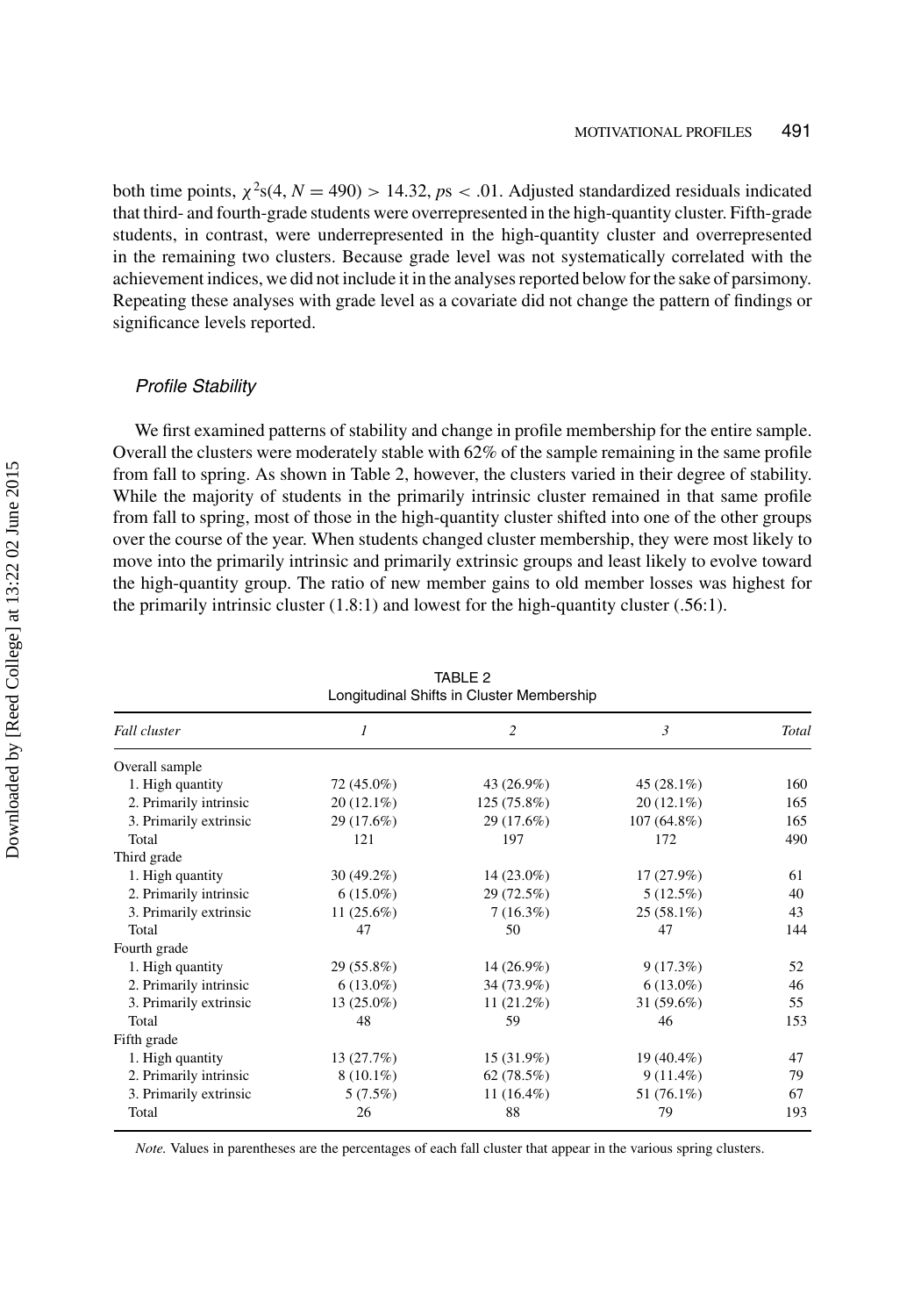#### 492 CORPUS AND WORMINGTON

We also examined profile stability separately for third-, fourth-, and fifth-grade students. As shown in Table 2, patterns of stability and change at each of the three grade levels generally mirrored those of the full sample: profile membership was moderately stable over the school year (third grade: 58.3%; fourth grade: 61.4%; fifth grade: 65.3%), with the most stability in the primarily intrinsic cluster and the least stability in the high-quantity cluster. There were two slight differences, however, between students in fifth grade and their younger counterparts. First, the high-quantity cluster was particularly unstable among fifth-grade students (27.7% stability) as compared with third- (49.2% stability) and fourth- (55.8% stability) grade students; the ratio of new member gains to old member losses was lower for the fifth-grade high-quantity cluster than for any other cluster at any grade level (.38:1). Second, the primarily extrinsic cluster was particularly stable among the fifth-grade students, at levels that nearly matched that of the primarily intrinsic cluster. More than three -quarters of fifth-grade students in the primarily extrinsic cluster remained in that same profile from fall to spring.

#### Academic Achievement

#### *GPA*

As predicted, students in the primarily intrinsic cluster outperformed their peers in the other two clusters at both the fall,  $F(2, 465) = 28.88$ ,  $p < .001$ ,  $\eta_p^2 = .11$ , and spring,  $F(2, 465) =$ 30.91,  $p < .001$ ,  $\eta_p^2 = .12$ , time points. Students with primarily intrinsic motivation scored in or above the B+ range (fall  $M = 3.33$ ,  $SE = 0.05$ ; spring  $M = 3.49$ ,  $SE = 0.05$ ), whereas those with high-quantity (fall  $M = 2.87$ ,  $SE = 0.06$ ; spring  $M = 3.00$ ,  $SE = 0.06$ ) and primarily extrinsic (fall  $M = 2.79$ ,  $SE = 0.06$ ; spring  $M = 3.01$ ,  $SE = 0.05$ ) motivation scored in the B- range. Independent *t* tests confirmed that the difference between the primarily intrinsic and high-quantity clusters was significant at the fall,  $t(308) = 6.39$ ,  $p < .001$ ; and spring,  $t(303) =$ 6.56,  $p < .001$ , time points. Likewise, the difference between the primarily intrinsic and primarily extrinsic clusters was significant at the fall,  $t(315) = 7.33$ ,  $p < .001$ ; and spring,  $t(352) = 7.43$ , *p* < .001, time points. The high-quantity and primarily extrinsic clusters did not, however, differ from one another at either time point: fall  $t(307) = .89$ ,  $p = .37$ , spring  $t(275) = .04$ ,  $p = .97$ .

Moving beyond concurrent associations, we next tested the relationship between cluster membership and achievement over time. An analysis of covariance revealed a statistically significant effect of fall cluster membership on spring GPA, controlling for fall GPA,  $F(2, 464) = 3.08$ ,  $p = .047$ ,  $\eta_p^2 = .01$ . As expected, the primarily intrinsic group experienced the greatest increase in achievement over the course of the school year. Post hoc pairwise comparisons showed that students with primarily intrinsic motivation in the fall performed better in the spring  $(M = 3.27)$ ,  $SE = 0.03$ ) than those with high-quantity motivation ( $M = 3.16$ ,  $SE = 0.03$ ;  $p = .017$ ) and marginally better than those with primarily extrinsic motivation ( $M = 3.18$ ,  $SE = 0.03$ ;  $p = .069$ ). There was no difference between students with high-quantity and primarily extrinsic motivation,  $p = .56$ .

Last, we examined achievement across time for the subsample of students who remained in the same profile from fall to spring  $(62\%, n = 290)$ . Controlling for prior achievement, profile membership was a marginally significant predictor of academic achievement in the spring,  $F(2, 286) = 2.84$ ,  $p = .06$ ,  $\eta_p^2 = .02$ . Pairwise comparisons revealed that students in the primarily intrinsic profile ( $M = 3.28$ ,  $SE = 0.04$ ) displayed significantly better spring performance than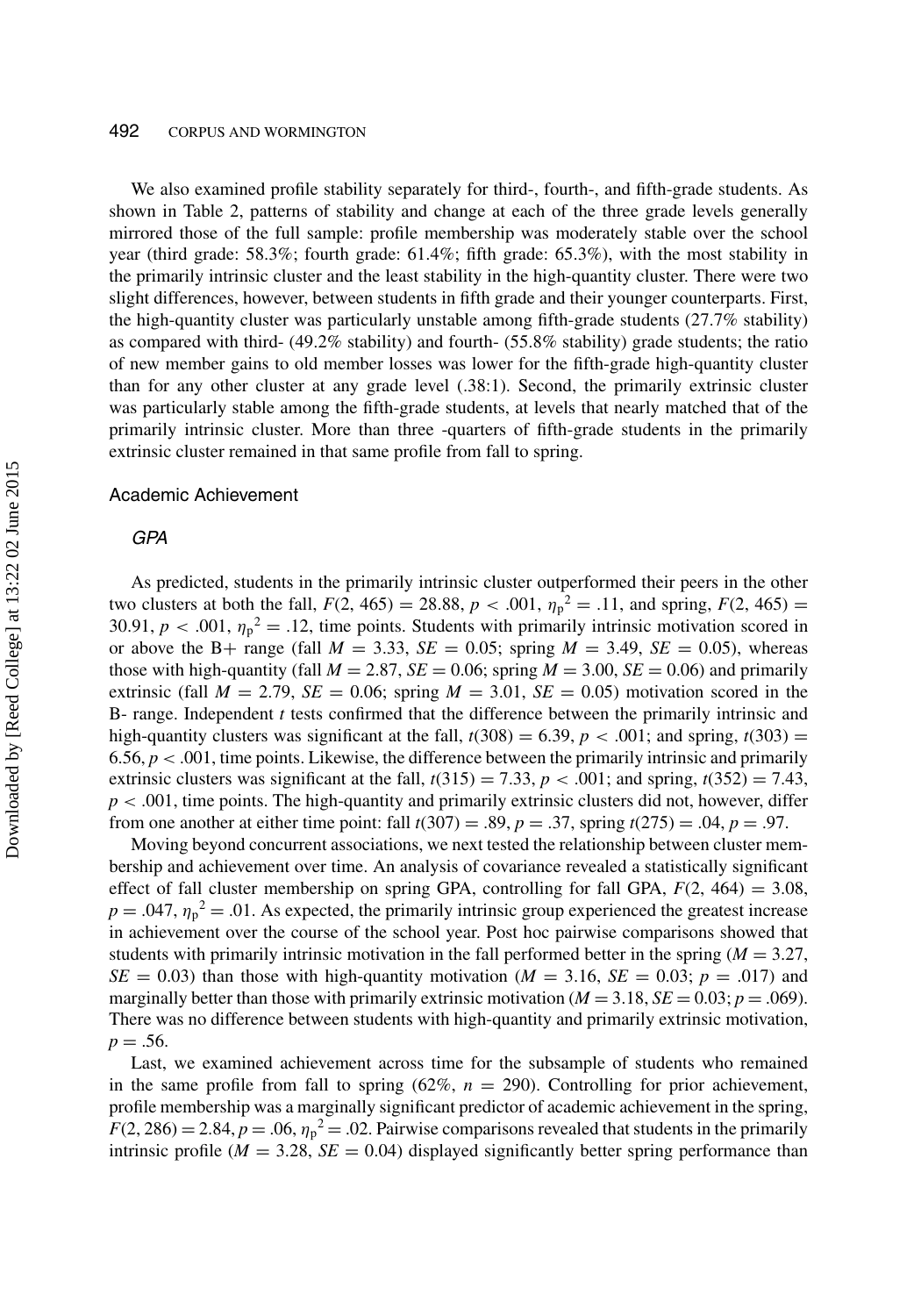their classmates in the high-quantity profile ( $M = 3.13$ ,  $SE = 0.05$ ),  $p = .021$ , but not the primarily extrinsic ( $M = 3.19$ ,  $SE = 0.04$ ) profile,  $p = .105$ . Students with high-quantity and primarily extrinsic motivation did not differ in their adjusted spring GPAs, *p* = .371. Across both concurrent and longitudinal analyses, then, the adaptive value of primarily intrinsic motivation was clear.

#### *Standardized Test Scores*

Because tests were only administered once each year in the spring, we examined the concurrent relation between spring cluster membership and spring test performance. Students in the primarily intrinsic cluster ( $M = 79.10$ ,  $SE = 1.61$ ) outperformed their peers in the high-quantity ( $M =$ 61.50,  $SE = 2.11$ ) and primarily extrinsic ( $M = 64.40$ ,  $SE = 1.74$ ) clusters,  $F(2, 459) = 29.18$ ,  $p < .001$ ,  $\eta_p^2 = .11$ . Strikingly, the advantage of primarily intrinsic motivation amounted to nearly 15 percentile points. Independent *t*-tests confirmed a statistically significant advantage for the primarily intrinsic cluster relative to both high-quantity,  $t(298) = 6.82$ ,  $p < .001$ , and primarily extrinsic,  $t(349) = 6.40$ ,  $p < .001$ , clusters. The latter two groups did not differ from one another,  $t(271) = .99, p = .32.$ 

We next turned to the question of relations over time. Because there were no standardized test scores in the fall to use as a baseline indicator of performance, we substituted fall GPA as the covariate in an analysis of covariance assessing the effect of fall cluster membership on spring test performance. As might be expected, there was a statistically significant effect of cluster membership on achievement,  $F(2, 458) = 10.01$ ,  $p < .001$ ,  $\eta_p^2 = .04$ . Post hoc pairwise comparisons revealed that students with primarily intrinsic motivation in the fall performed better  $(M = 75.05, SE = 1.44)$  on standardized achievement tests the following spring than their peers with high-quantity ( $M = 67.24$ ,  $SE = 1.44$ ;  $p < .001$ ) and primarily extrinsic ( $M = 66.66$ ,  $SE =$ 1.42;  $p < .001$ ) motivation, even after adjusting for fall GPA. Adjusted standardized test scores for the high-quantity and primarily extrinsic groups did not differ,  $p = .773$ .

For students who remained in the same motivational profile from fall to spring  $(n = 286)$ , an analysis of covariance controlling for prior achievement indicated significant differences in achievement between the profiles,  $F(2, 282) = 10.95$ ,  $p < .001$ ,  $\eta_p^2 = .07$ . Once again, pairwise comparisons showed that students in the primarily intrinsic profile  $(M = 75.92, SE = 1.65)$  had higher standardized test scores than students in the high-quantity ( $M = 63.81$ ,  $SE = 2.14$ ;  $p \le$ .001) and primarily extrinsic ( $M = 66.93$ ,  $SE = 1.73$ ;  $p < .001$ ) profiles. The latter two groups did not differ from one another,  $p = .245$ .

#### **DISCUSSION**

In the present study, we undertook a person-centered reanalysis of data from Corpus and colleagues (2009) to examine naturally occurring combinations of intrinsic and extrinsic motivations among elementary school students. The results of the cluster analysis support conclusions drawn from the original variable-centered investigation but also identify several important nuances in our understanding of young students' motivational orientations.

First, despite the robust association between intrinsic motivation and academic achievement in Corpus et al. and the broader variable-centered literature (e.g., Guthrie et al., 2006; Lepper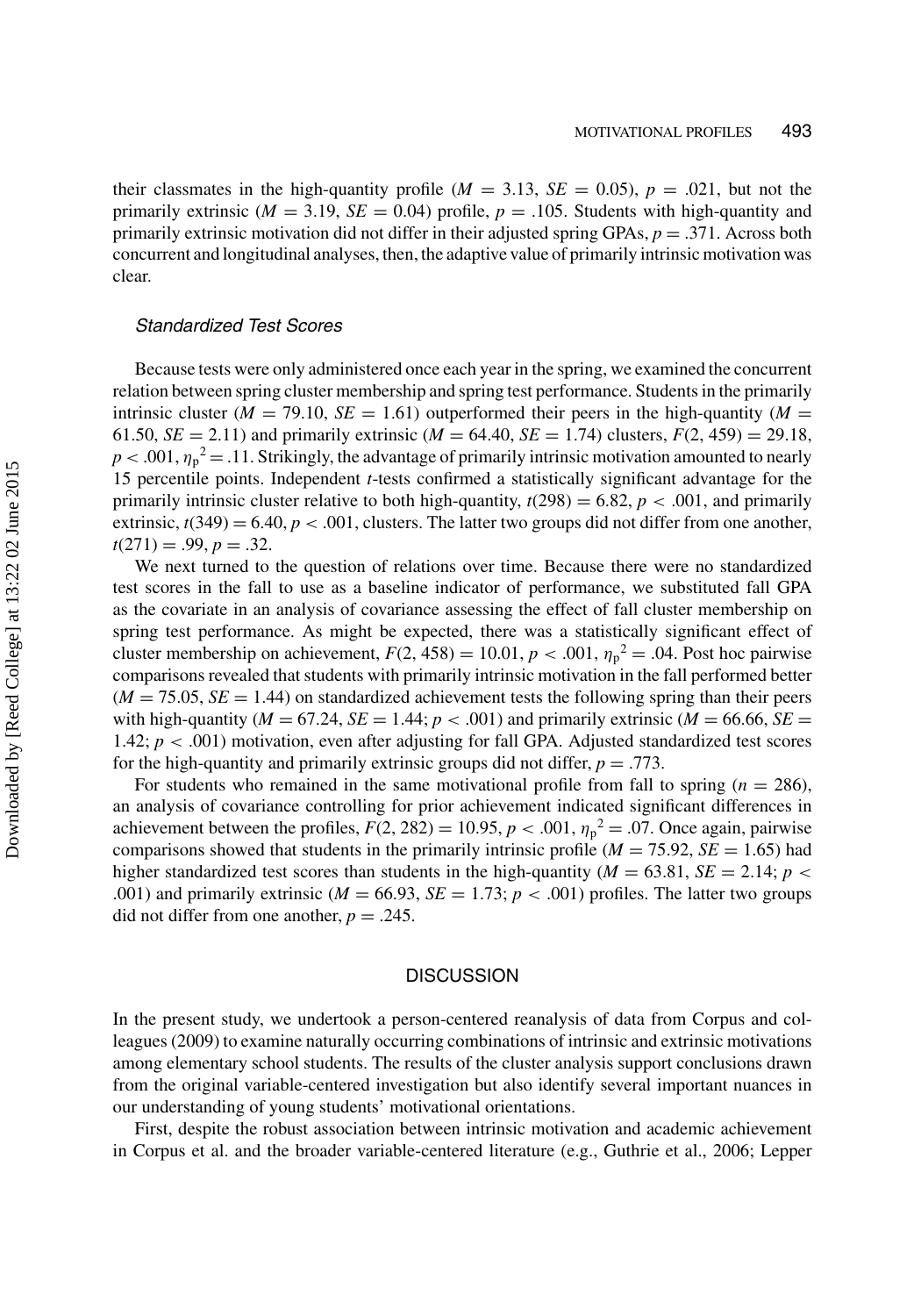et al., 2005; Ryan & Deci, 2000; Sansone & Harackiewicz, 2000), not every profile with substantial intrinsic motivation had an achievement advantage in the present study. In particular, it was the primarily intrinsic profile—and not the high-quantity profile—that predicted the strongest academic achievement. Moreover, the high-quantity profile did no better than the primarily extrinsic profile despite being characterized by markedly higher levels of intrinsic motivation. Viewed through the lens of motivational profiles, then, perhaps the absence of extrinsic motivation is more critical than the presence of intrinsic motivation in directing the relation between motivation and achievement.

Second, our person-centered approach revealed a more optimistic picture of developmental change in motivation than that of previous variable-centered research. Corpus et al. and many other variable-centered studies (e.g., Gottfried et al., 2001; Harter, 1981; Lepper et al., 2005), have shown robust losses to intrinsic motivation over time, and the present study showed considerable movement away from the high-quantity profile over the course of the year. At the same time, the popularity and stability of the primarily intrinsic cluster suggests that a substantial number of children are able to maintain a high ratio of intrinsic to extrinsic motivation during the late elementary school years even if there are losses to intrinsic motivation in the aggregate.

Last, and most fundamental, the present study identified the combinations of motivation that exist among elementary school students—an issue that Corpus and colleagues and variablecentered studies do not address. The present findings partially replicated the profile solutions from related studies with older students (Hayenga & Corpus, 2010; Vansteenkiste et al., 2009; Wormington et al., 2012) but also revealed patterns unique to the elementary school level, which are considered more fully below.

#### Nature and Stability of Clusters at the Elementary School Level

Whereas a four-cluster solution has been dominant in research with middle and high school students (i.e., Hayenga & Corpus, 2010; Vansteenkiste et al., 2009; Wormington et al., 2012), we selected a three-cluster solution for the present elementary school sample. Our three clusters resembled those reported in studies with older students, but we did not find a fourth cluster of children who reported low levels of both intrinsic and extrinsic motivations. Perhaps the absence of such a *low-quantity* group is due to the structure of elementary school, in which students spend the vast majority of time under the instruction of a single teacher to whom they are accountable and with whom they develop close personal relationships. Under such conditions it would seem difficult to disengage entirely from school. This stands in contrast with the relatively anonymous high school environment where students cycle through a half-dozen classrooms each day and academic disengagement is commonplace (Martin, 2009; Otis et al., 2005; Willms, 2003). Developmental and contextual factors are confounded (see Stipek & MacIver, 1989) so it is unclear whether the absence of low-quantity motivation among third- through fifth-grade students would persist in a different schooling context.

Another notable departure from research with older students is the high membership in the primarily intrinsic cluster, which was the most populated cluster in the present study but among the least populated clusters in recent studies with both middle school (Hayenga & Corpus, 2010) and high school (Vansteenkiste et al., 2009; Wormington et al., 2012) students. Perhaps students in the later school years experience an increasing sense of pressure to gain admission to college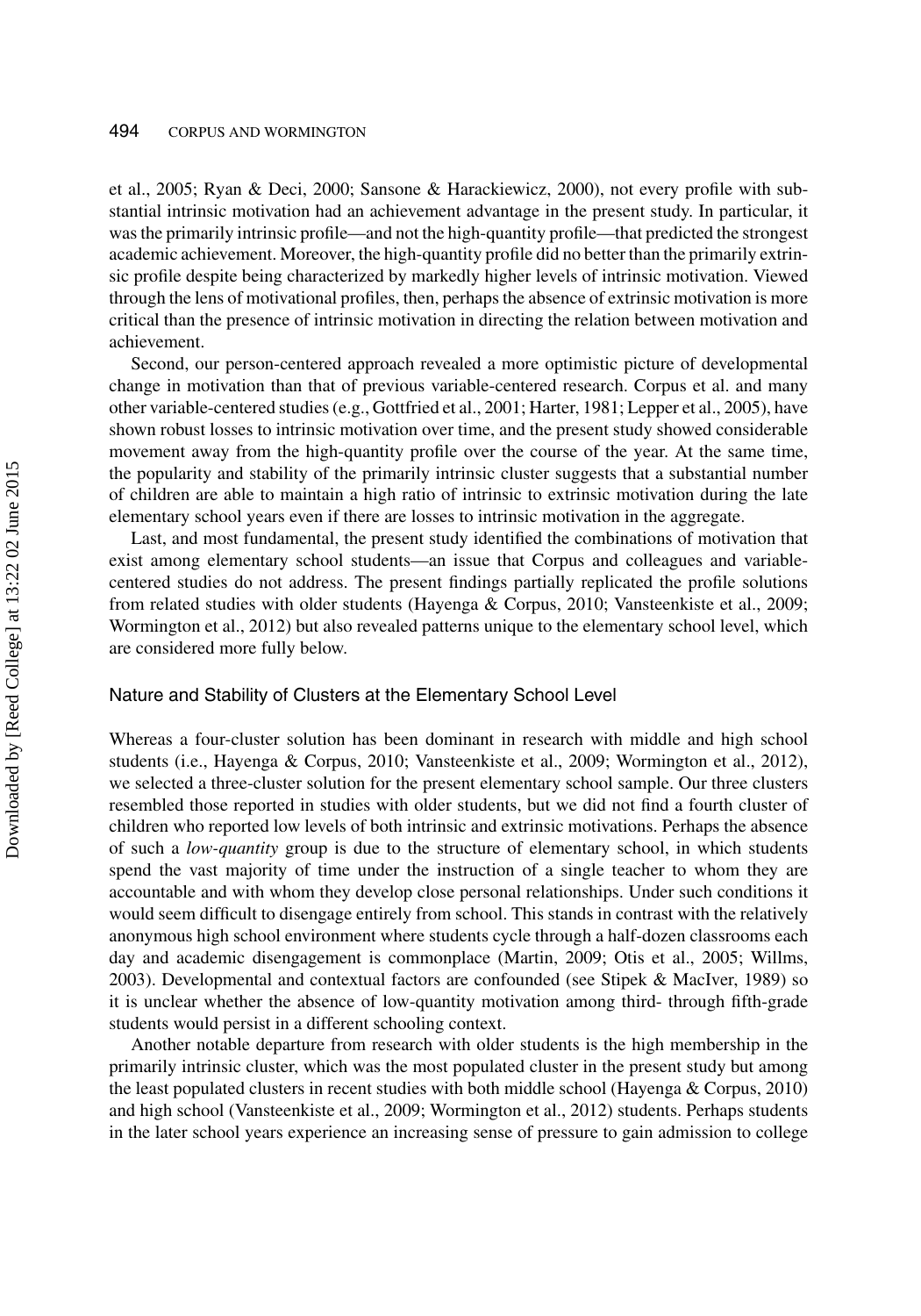or find postsecondary employment. In this context, it may be difficult for older students to largely ignore extrinsic concerns in favor of primarily intrinsic motives.

The primarily intrinsic profile of the present study was also the most stable over time and had the highest ratio of new member gains to old member losses across all three grade levels. This movement toward primarily intrinsic motivation is somewhat surprising given the clear shift toward primarily extrinsic motivation over time among middle school students (Hayenga & Corpus, 2010) and the general pattern of declining intrinsic motivation shown in the original variable-centered investigation (Corpus et al., 2009). It is interesting to note, however, that the primarily extrinsic cluster was more stable among students in fifth grade compared with their younger counterparts in the present sample, suggesting a possible developmental trend. It also may be the case that the growth-based grading practices and autonomy support common in elementary school enable positive motivational shifts to an extent not possible in a typical middle school environment (see Anderman & Maehr, 1994; Eccles & Wigfield, 2000; Midgley et al., 1995). Regardless of its underlying cause, we regard this as an encouraging message about motivation in elementary school. We also regard it as a call for additional longitudinal research on changes in the ratio of intrinsic to extrinsic motivation in addition to the traditional focus on changes in intrinsic motivation per se, which generally reveals a more alarming pattern of motivational loss (e.g., Bouffard et al., 2003; Gottfried et al., 2001; Lepper et al., 2005).

In contrast with the primarily intrinsic profile, the high-quantity profile was more transitory at all grade levels, but particularly among the sample of fifth-grade students. It is interesting to note that those students initially endorsing intrinsic and extrinsic motives were just as likely to shift toward an eventual focus on intrinsic motivation as an eventual focus on extrinsic motivation. Possessing high levels of both types of motivation, then, does not appear to set students up for a pattern that is clearly adaptive or maladaptive. It does, however, appear to be difficult to sustain over time, perhaps because it requires the stressful pursuit of competing goals. The fact that the high-quantity profile was particularly unstable for fifth-grade students in the present study and middle school students in related research (Hayenga & Corpus, 2010) may indicate that intrinsic and extrinsic goals are especially difficult to balance as students mature. Future research on the stability of profiles at the high school level is needed to shed light on possible developmental factors at play. It is interesting to note that related work from achievement goal theory indicates that high school students who pursue multiple goals simultaneously (e.g., outperforming others, earning high grades, and mastering the content) report a significant amount of psychological distress including emotional exhaustion (Tuominen-Soini, Salmela-Aro, & Niemivirta, 2008). Perhaps emotional exhaustion could lead to shifts in profile membership over time as well.

#### Motivational Profiles and Academic Achievement

The association between high academic achievement and a profile characterized by primarily intrinsic motivation echoes recent person-centered research with middle school students and does so with more objective indicators of learning (Hayenga & Corpus, 2010; for analogous findings in achievement goal theory, see Jang & Liu, 2012; Meece & Holt, 1993). One might imagine that teacher-assigned grades are influenced not only by actual achievement but also by characteristics of motivation itself (e.g., intellectually curious students may elicit higher grades regardless of actual learning), thus the inclusion of more objective standardized test scores provides important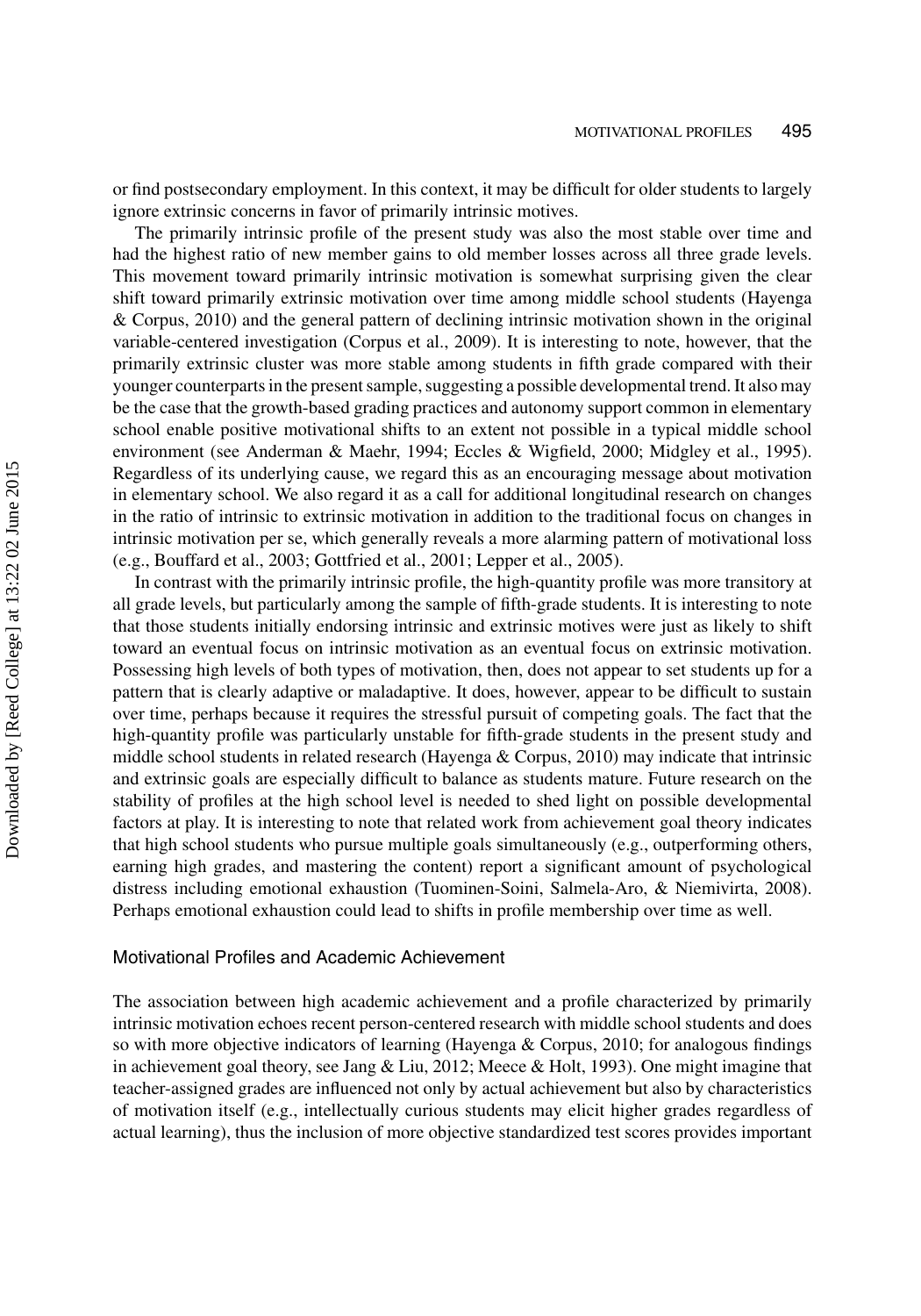validation of the primarily intrinsic group's achievements. Moreover, the longitudinal approach of the present study provides a window for understanding the causal role of motivational profiles in academic achievement, which is a step beyond previous research. Our findings indicate that a predominance of intrinsic motivation is not merely a byproduct of high achievement but predicts gains in such achievement over time. This effect was small in magnitude, however, and requires replication in future research.

The adaptive value of primarily intrinsic motivation is not surprising given decades of theory and research on the advantages of intrinsic motivation and the potential costs of extrinsic motivation (e.g., Becker, McElvany, & Kortenbruck, 2010; Deci & Ryan, 1985; Harter, 1992; Lepper et al., 1973; Ryan & Deci, 2000; Sansone & Harackiewicz, 2000). At the same time, however, the benefits of a primarily intrinsic profile were not self-evident given the mixed evidence from research with older populations (e.g., Ratelle et al., 2007; Vansteenkiste et al., 2009; Wormington et al., 2012). Moreover, one could easily imagine that children in elementary school would thrive when motivated by both intrinsic and extrinsic forces. The few extant person-centered studies of elementary-aged students in the achievement goal tradition indicate that those who endorse high levels of mastery and performance goals fare equally well academically (Schwinger & Wild, 2012) and may be more prevalent (Veermans & Tapola, 2004) than those who endorse mastery goals alone. Thus, documenting the performance advantage of a primarily intrinsic profile over a high-quantity profile at the elementary level is a useful addition to the literature.

Students with high-quantity motivation not only performed worse than those with primarily intrinsic motivation but also performed no better than those with primarily extrinsic motivation. Perhaps the presence of extrinsic motivation at sufficient levels overwhelms or renders irrelevant the benefits typically associated with intrinsic motivation (Bem, 1972; Deci, Koestner, & Ryan 1999; Lepper et al., 1973; Smith, 1975). The surprisingly good performance of the primarily extrinsic profile may also be specific to the elementary-aged sample of the present study. In the supportive context of close teacher–student relationships common to this level of schooling (Eccles & Wigfield, 2000; Midgley et al., 1995), academic engagement may come even without intellectual curiosity. A profile of primarily extrinsic motivation, however, may lose its effectiveness as students get older and their relationships to authority figures shift. High school students with primarily extrinsic motivation do perform substantially worse than their peers with high-quantity motivation (Ratelle et al., 2007; Vansteenkiste et al., 2009; Wormington et al., 2012), although it is difficult to make comparisons across studies with different age groups using different measures of motivation and conducted in different educational contexts. Future research must determine how developmental factors and educational contexts interact to define the relation between motivation and achievement.

#### Limitations

We must also consider the limitations of the present study. Perhaps most notably, the correlational nature of the data prevents conclusions regarding causality. Although our longitudinal approach provides a window for understanding the causal role of motivational profiles, we cannot rule out the possibility of third variables. A second limitation stems from our use of cluster analysis, which involves decisions that are informed by both theory and data but that are nonetheless somewhat subjective. Although we favored a three-cluster solution because it mapped most meaningfully onto motivation theory, one could also make a case for a four-cluster solution in that it explained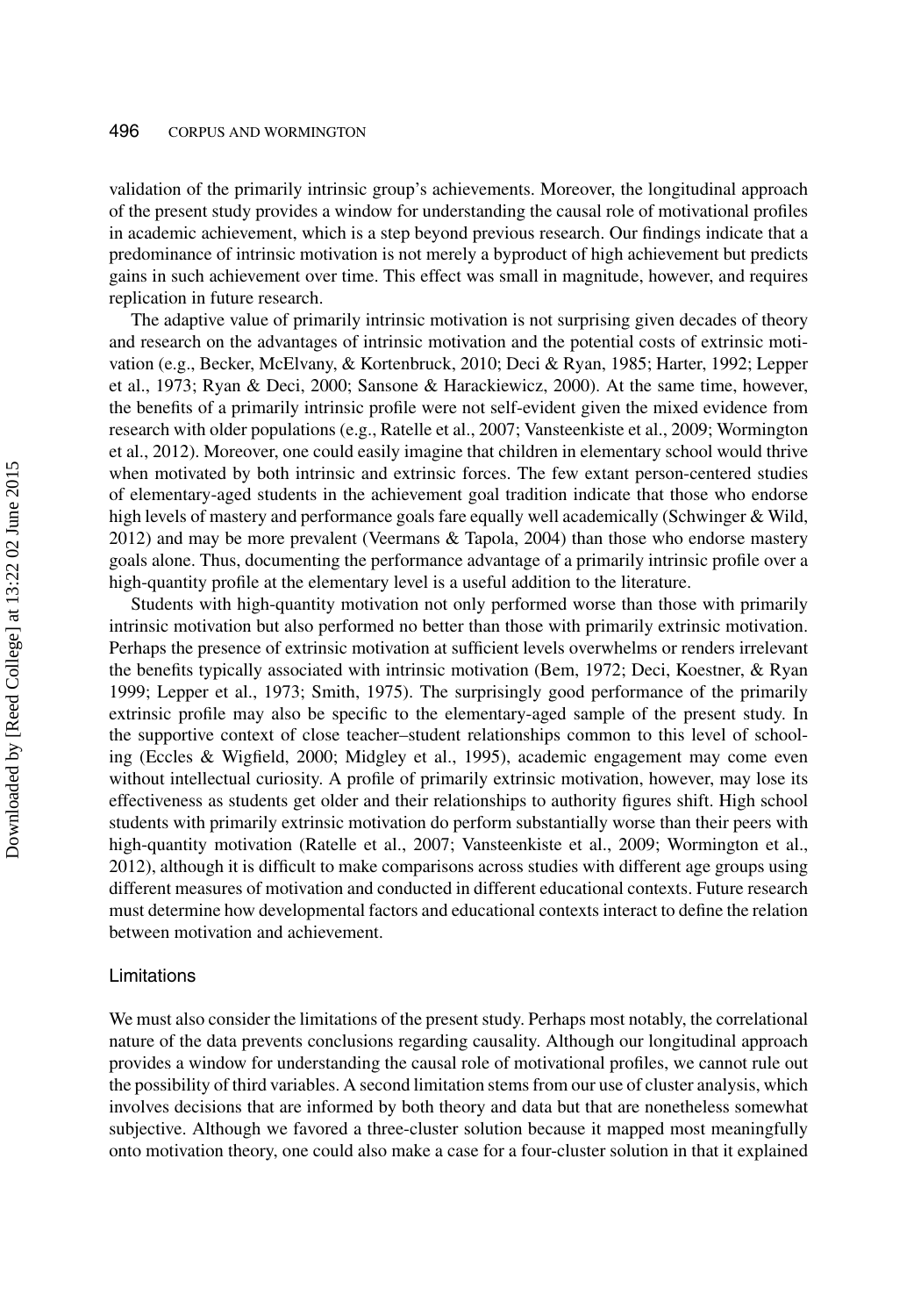more variance and may have revealed motivational profiles unique to the elementary level. There is a delicate balance to strike between supporting and challenging our existing theories when deciding upon the number of clusters to retain. A related issue is the removal of outliers, which is a requirement for hierarchical approaches to forming clusters (Bergman et al., 2003). While this decision is analytically sound, it precluded us from examining students at the motivational extremes who could potentially reveal nuances in the relation between motivation and achievement (e.g., perhaps an extremely high level of extrinsic motivation spurs exceptional achievements). Future studies might examine students at these extremes, rather than eliminating them from analyses. A final limitation is the small magnitude of effects for the longitudinal analyses, which limits the practical significance of these findings.

Future research employing experimental or intervention designs would be illuminating and could address some of these limitations. Conducting such research at the elementary school level may be particularly informative given that students' motivational patterns in the early years tend to intensify over time (see Skinner, Kindermann, Connell, & Wellborn, 2009). The elementary school years may represent a critical juncture for promoting adaptive motivation in order to stave off the motivational declines typically associated with the transitions to middle and high school. Doing so using a person-centered frame may be particularly useful for practitioners, who focus on the entire constellation of motives as they cohere in real students.

#### ACKNOWLEDGEMENT

The authors are grateful to Kyla Haimovitz for valuable comments on a previous draft of this article.

#### FUNDING

Funding for this research was provided by the Spencer Foundation and a supplemental sabbatical grant from Reed College. The contents of this article, however, are the sole responsibility of the authors.

#### AUTHOR NOTES

**Jennifer Henderlong Corpus** is Professor of Psychology at Reed College. She received her B.A. from the University of Michigan and Ph.D. in Developmental Psychology from Stanford University. Her research focuses on motivation among school-aged children, particularly the tension and synergy between intrinsic and extrinsic forms of motivation. **Stephanie V. Wormington** is a doctoral candidate in Educational Psychology and Educational Technology at Michigan State University. She received her B.A. in psychology from Reed College and M.A. in developmental psychology from Duke University. Wormington's research focuses on academic motivation and engagement across adolescence, as well as the influence of social networks on students' motivation in school. She is also interested in applications of person-centered approaches to better understand what motivates students in the classroom.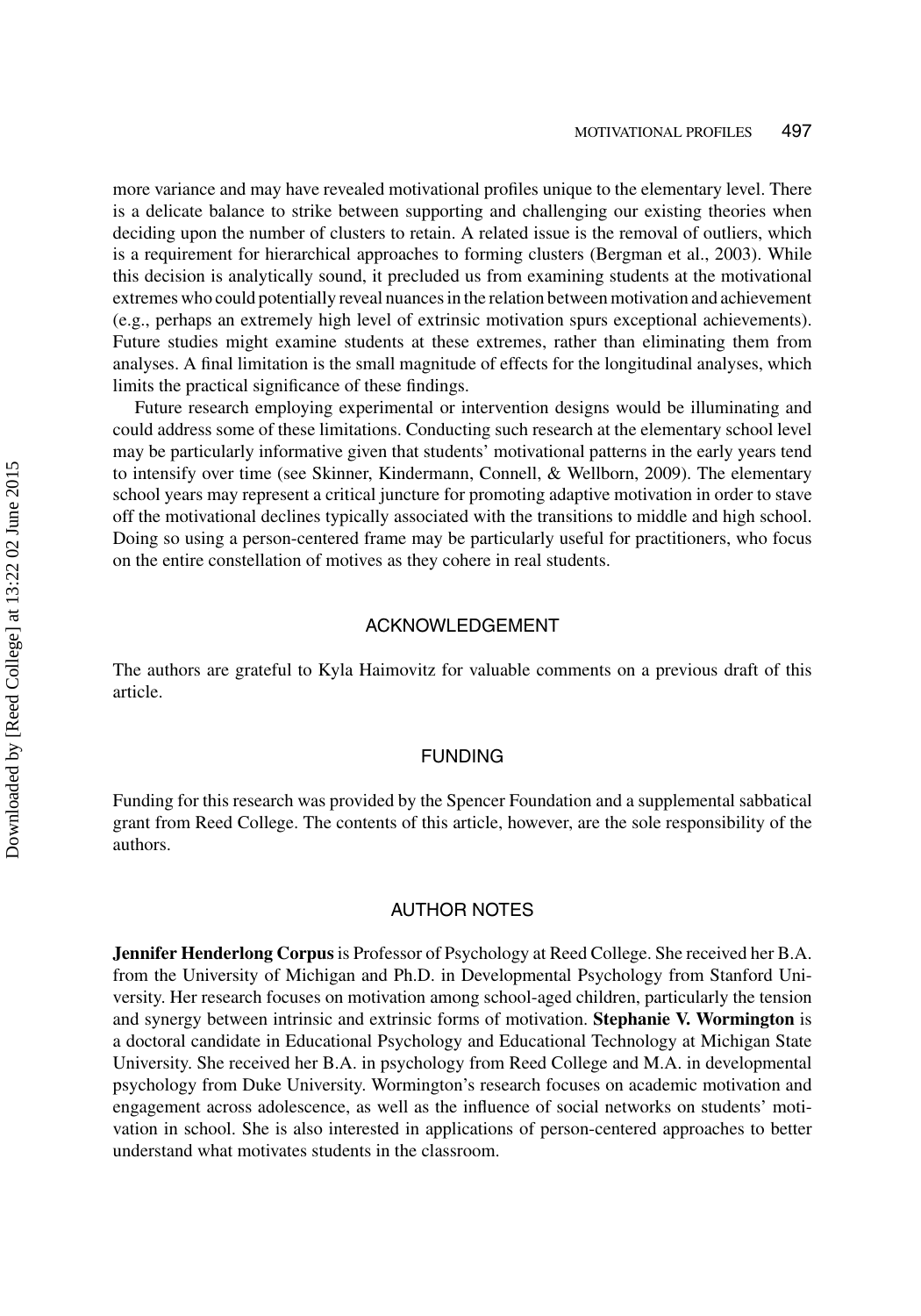#### **REFERENCES**

Aldenderfer, M. S., & Blashfield, R. K. (1984). *Cluster analysis*. Newbury Park, CA: Sage.

Alexander, P. A., & Murphy, P. K. (1998). Profiling the differences in students' knowledge, interest, and strategic processing. *Journal of Educational Psychology*, *90*, 435–447.

- Amabile, T. (1996). *Creativity in context*. Boulder, CO: Westview Press.
- Anderman, E. M., & Maehr, M. L. (1994). Motivation and schooling in the middle grades. *Review of Educational Research*, *64*, 287–309.
- Archambault, I., Eccles, J. S., & Vida, M. N. (2010). Ability self-concepts and subjective value in literacy: Joint trajectories from grades 1 through 12. *Journal of Educational Psychology*, *102*, 804–816.
- Barron, K. E., & Harackiewicz, J. M. (2001). Achievement goals and optimal motivation: Testing multiple goal models. *Journal of Personality and Social Psychology*, *80*, 706–722.
- Becker, M., McElvany, N., & Kortenbruck, M. (2010). Intrinsic and extrinsic reading motivation as predictors of reading literacy: A longitudinal study. *Journal of Educational Psychology*, *102*, 773–785.
- Bem, D. (1972). Self-perception theory. In L. Berkowitz (Ed.), *Advances in experimental social psychology* (Vol. 6, pp. 1–62). New York, NY: Academic Press.
- Bembenutty, H. (1999). Sustaining motivation and academic goals: The role of academic delay of gratification. *Learning and Individual Differences*, *11*, 233–257.
- Bergman, L. R. (1998). A pattern-oriented approach to studying individual development: Snapshots and processes. In R. B. Cairns, L. R. Bergman, & J. Kagan (Eds.), *Methods and models for studying the individual* (pp. 83–122). Thousand Oaks, CA: Sage.
- Bergman, L. R., & El-Khouri, B. M. (1999). Studying individual patterns of development using I-States as Objects Analysis (ISOA). *Biometric Journal*, *41*, 753–770.
- Bergman, L. R., & Trost, K. (2006). The person-oriented versus the variable-oriented approach: Are they complementary, opposites, or exploring different worlds. *Merrill-Palmer Quarterly*, *52*, 601–632.
- Berlyne, D. E. (1960). *Conflict, arousal, and curiosity*. New York, NY: McGraw-Hill.
- Berlyne, D. E. (1966). Curiosity and exploration. *Science*, *153*, 25–33.
- Boggiano, A. K. (1998). Maladaptive achievement patterns: A test of a diathesis-stress analysis of helplessness. *Journal of Personality and Social Psychology*, *74*, 1681–1695.
- Bouffard, T., Marcoux, M.-F., Vezeau, C., & Bordeleau, L. (2003). Changes in self-perceptions of competence and intrinsic motivation among elementary schoolchildren. *British Journal of Educational Psychology*, *73*, 171–186.
- Braten, I., & Olaussen, B. S. (2005). Profiling individual differences in student motivation: A longitudinal cluster-analytic study in different academic contexts. *Contemporary Educational Psychology*, *30*, 359–396.
- Breckenridge, J. N. (2000). Validating cluster analysis: Consistent replication and symmetry. *Multivariate Behavioral Research*, *35*, 261–285.
- Brookhart, S. M. (1994). Teachers' grading: Practice and theory. *Applied Measurement in Education*, *7*, 279–301.
- Conley, A. M. (2012). Patterns of motivation beliefs: Combining achievement goal and expectancy-value perspectives. *Journal of Educational Psychology*, *104*, 32–47.
- Cooper, C. A., & Corpus, J. H. (2009). Learners' developing knowledge of strategies for regulating motivation. *Journal of Applied Developmental Psychology*, *30*, 525–536.
- Corpus, J. H., McClintic-Gilbert, M. S., & Hayenga, A. (2009). Within-year changes in children's intrinsic and extrinsic motivational orientations: Contextual predictors and academic outcomes. *Contemporary Educational Psychology*, *34*, 154–166.
- Deci, E. L. (1971). Effects of externally mediated rewards on intrinsic motivation. *Journal of Personality and Social Psychology*, *18*, 105–115.
- Deci, E. L., & Ryan, R. M. (1985). *Intrinsic motivation and self-determination in human behavior*. New York, NY: Plenum Press.
- Deci, E. L., & Ryan, R. M. (2000). The "what" and "why" of goal pursuits: Human needs and the self-determination of behavior. *Psychological Inquiry*, *11*, 227–268.
- Deci, E. L., & Ryan, R. M. (2002). *Handbook of self-determination research.* Rochester, NY: University of Rochester Press.
- Deci, E. L., Koestner, R., & Ryan, R. M. (1999). A meta-analytic review of experiments examining the effects of extrinsic rewards on intrinsic motivation. *Psychological Bulletin*, *125*, 627–668.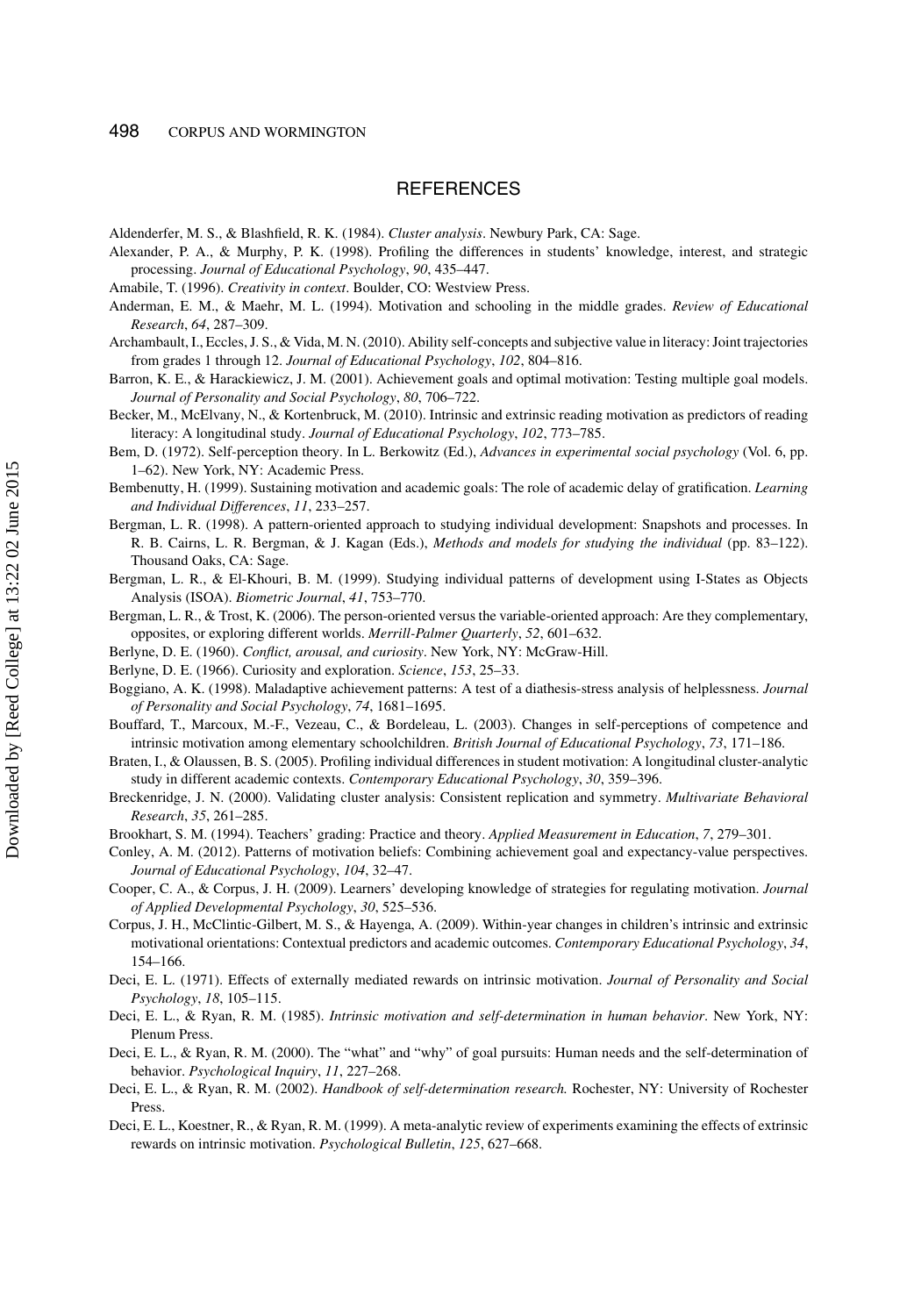- Eccles, J. S., & Midgley, C. (1989). Stage-environment fit: Developmentally appropriate classrooms for young adolescents. In C. Ames & R. Ames (Eds.), *Research on motivation in education. Volume 3: Goals and cognition* (pp. 139–186). Orlando, FL: Academic Press.
- Eccles, J. S., & Wigfield, A. (2000). Schooling's influences on motivation and achievement. In S. Danzinger & J. Waldfogel (Eds.) *Securing the future: Investing in children from birth to college* (pp. 153–181). New York, NY: Russell Sage Foundation.
- Eccles, J. S., Wigfield, A., & Schiefele, U. (1998). Motivation to succeed. In W. Damon & N. Eisenberg (Eds.), *Handbook of child psychology* (5th ed., Vol. 3, pp. 1017–1095). New York, NY: Wiley.
- Erikson, E. H. (1968). *Identity: Youth and crisis*. New York, NY: Norton.
- Feldlaufer, H., Midgley, C., & Eccles, J. S. (1988). Student, teacher, and observer perceptions of the classroom environment before and after the transition to junior high school. *Journal of Early Adolescence*, *8*, 133–156.
- Ginsburg, G. S., & Bronstein, P. (1993). Family factors related to children's intrinsic/extrinsic motivational orientation and academic performance. *Child Development*, *64*, 1461–1474.
- Gottfried, A. E. (1985). Academic intrinsic motivation in elementary and junior high school students. *Journal of Educational Psychology*, *77*, 631–645.
- Gottfried, A. E., Fleming, J. S., & Gottfried, A. W. (2001). Continuity of academic intrinsic motivation from childhood through late adolescence: A longitudinal study. *Journal of Educational Psychology*, *93*, 3–13.
- Guay, F., Boggiano, A. K., & Vallerand, R. J. (2001). Autonomy support, intrinsic motivation, and perceived competence: Conceptual and empirical linkages. *Personality and Social Psychology Bulletin*, *27*, 643–650.
- Guthrie, J. T., Wigfield, A., Humenick, N. M., Perencevich, K. C., Taboada, A., & Barbosa, P. (2006). Influences of stimulating tasks on reading motivation and comprehension. *Journal of Educational Research*, *99*, 232–245.
- Hadi, A. S. (1992). Identifying multiple outliers in multivariate data. *Journal of the Royal Statistical Society, Series B*, *54*, 761–771.
- Hadi, A. S. (1994). A modification of a method for the detection of outliers in multivariate samples. *Journal of the Royal Statistical Society, Series B*, *56*, 393–396.
- Hair, J. R., Anderson, R. E., Tatham, R. L., & Black, W. C. (1998). *Multivariate data analysis*. New York, NY: Macmillan.
- Harter, S. (1978). Effectance motivation reconsidered: Toward a developmental model. *Human Development*, *21*, 34–64.
- Harter, S. (1981). A new self-report scale of intrinsic versus extrinsic orientation in the classroom: Motivational and informational components. *Developmental Psychology*, *17*, 300–312.
- Harter, S. (1992). The relationship between perceived competence, affect, and motivational orientation within the classroom: Processes and patterns of change. In A. K. Boggiano & T. S. Pittman (Eds.), *Achievement and motivation: A social-developmental perspective* (pp. 77–115). Cambridge, UK: Cambridge University Press.
- Harter, S., & Jackson, B. K. (1992). Trait vs. nontrait conceptualizations of intrinsic/extrinsic motivational orientation. *Motivation and Emotion*, *16*, 209–230.
- Haselhuhn, C. W., Al-Mabuk, R., Gabriele, A., Groen, M., & Galloway, S. (2007). Promoting positive achievement in the middle school: A look at teachers' motivational knowledge, beliefs, and teaching practices. *Research in Middle Level Education*, *30*, 1–20.
- Hayenga, A. O., & Corpus, J. H. (2010). Profiles of intrinsic and extrinsic motivation: A person-centered approach to motivation and achievement in middle school. *Motivation and Emotion*, *34*, 371–383.
- Jang, L. Y., & Liu, W. C. (2012). A  $2 \times 2$  achievement goals and achievement emotions: A cluster analysis of students' motivation. *European Journal of Psychological Education*, *27*, 59–76.
- Kruglanski, A. W., Friedman, I., & Zeevi, G. (1971). The effects of extrinsic incentives on some qualitative aspects of task performance. *Journal of Personality*, *39*, 606–617.
- Laursen, B., & Hoff, E. (2006). Person-centered and variable-centered approaches to longitudinal data. *Merrill-Palmer Quarterly*, *32*, 377–389.
- Lepper, M. R., Corpus, J. H., & Iyengar, S. S. (2005). Intrinsic and extrinsic motivational orientations in the classroom: Age differences and academic correlates. *Journal of Educational Psychology*, *97*, 184–196.
- Lepper, M. R., Greene, D., & Nisbett, R. E. (1973). Undermining children's intrinsic interest with extrinsic reward: A test of the "overjustification" hypothesis. *Journal of Personality and Social Psychology*, *28*, 129–137.
- Lepper, M. R., & Henderlong, J. (2000). Turning "play" into "work" and "work" into "play": 25 years of research on intrinsic versus extrinsic motivation. In C. Sansone & J. M. Harackiewicz (Eds.), *Intrinsic and extrinsic motivation: The search for optimal motivation and performance* (pp. 257–307). San Diego, CA: Academic Press.
- Linnenbrink, E. A. (2005). The dilemma of performance-approach goals: The use of multiple goal contexts to promote students' motivation and learning. *Journal of Educational Psychology*, *97*, 197–213.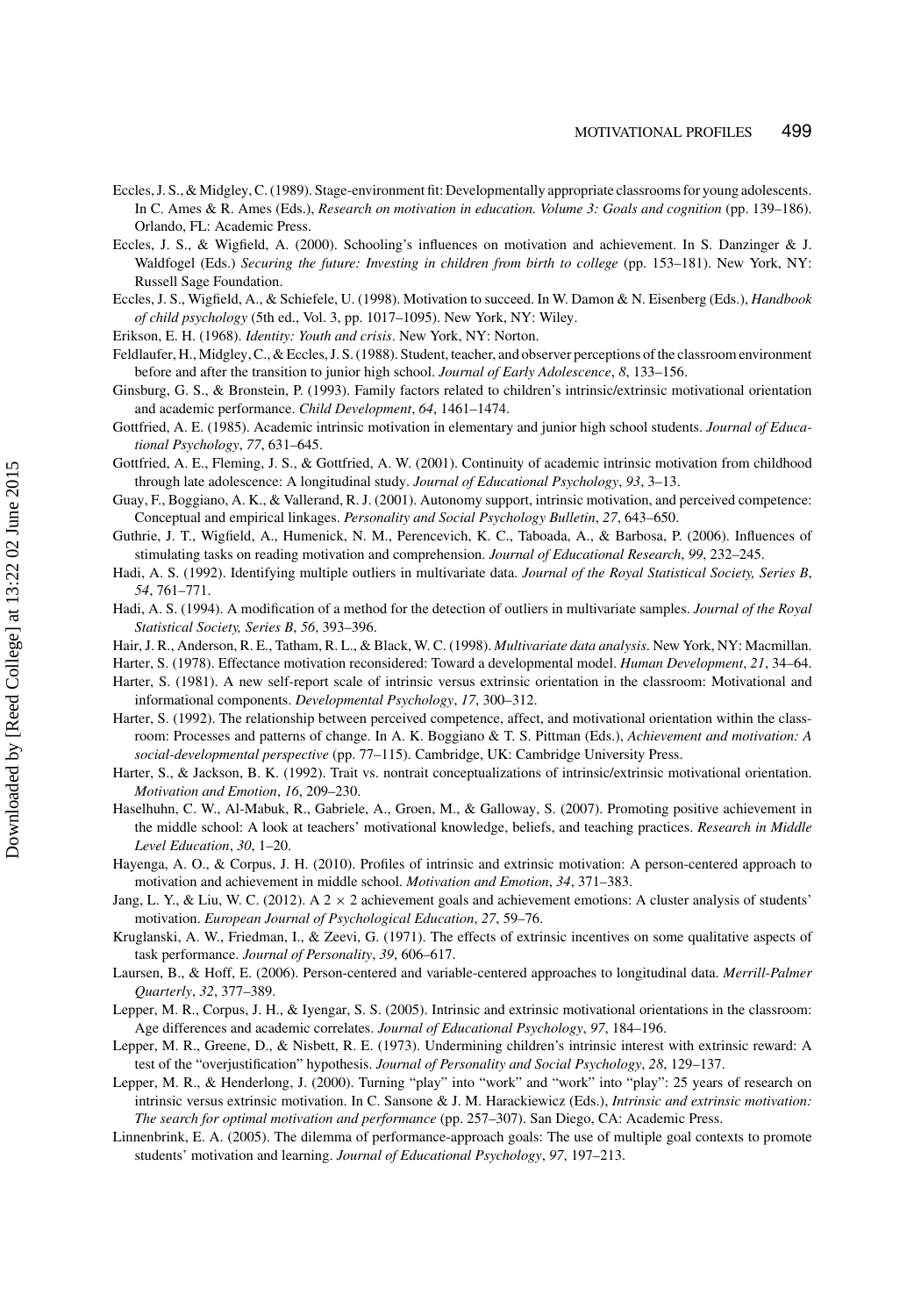#### 500 CORPUS AND WORMINGTON

- Magnusson, D. (2003). The person approach: Concepts, measurement models, and research strategy. *New Directions for Child and Adolescent Development*, *101*, 3–23.
- Martin, A. J. (2009). Motivation and engagement across the academic life span: A developmental construct validity study of elementary school, high school, and university/college students. *Educational and Psychological Measurement*, *69*, 794–825.
- McMillan, J. H., Myran, S., & Workman, D. (2002). Elementary teachers' classroom assessment and grading practices. *Journal of Educational Research*, *95*, 203–212.
- Meece, J. L., Blumenfeld, P. C., & Hoyle, R. H. (1988). Students' goal orientations and cognitive engagement in classroom activities. *Journal of Educational Psychology*, *80*, 514–523.
- Meece, J. L., & Holt, K. (1993). A pattern analysis of students' achievement goals. *Journal of Educational Psychology*, *85*, 582–590.
- Midgley, C., Anderman, E., & Hicks, L. (1995). Differences between elementary and middle school teachers and students: A goal theory approach. *Journal of Early Adolescence*, *15*, 90–113.
- Midgley, C., & Edelin, K. C. (1998). Middle school reform and early adolescent well-being: The good news and the bad. *Educational Psychologist*, *33*, 195–206.
- Miserandino, M. (1996). Children who do well in school: Individual differences in perceived competence and autonomy in above-average children. *Journal of Educational Psychology*, *88*, 203–214.
- Nicholls, J. G., & Miller, A. T., (1984). Reasoning about the ability of self and others: A developmental study. *Child Development*, *55*, 1990–1999.
- Nurmi, J., & Aunola, K. (2005). Task-motivation during the first school years: A person-oriented approach to longitudinal data. *Learning and Instruction*, *15*, 103–122.
- Otis, N., Grouzet, F. M. E., & Pelletier, L. G. (2005). Latent motivational change in an academic setting: A 3-year longitudinal study. *Journal of Educational Psychology*, *97*, 170–183.
- Patrick, H., Mantzicopoulos, P., Samarapungavan, A., & French, B. F. (2008). Patterns of young children's motivation for science and teacher-child relationships. *Journal of Experimental Education*, *76*, 121–144.
- Pintrich, P. R., & DeGroot, E. V. (1990). Motivational and self-regulated learning components of classroom academic performance. *Journal of Educational Psychology*, *82*, 33–40.
- Randall, J., & Engelhard, G. (2009). Differences between teachers' grading practices in elementary and middle schools. *Journal of Educational Research*, *102*, 175–185.
- Ratelle, C. F., Guay, F., Vallerand, R. J., Larose, S., & Senecal, C. (2007). Autonomous, controlled, and amotivated types of academic motivation: A person-oriented analysis. *Journal of Educational Psychology*, *99*, 734–746.
- Ryan, R. M., & Connell, J. P. (1989). Perceived locus of causality and internalization: xamining reasons for acting in two domains. *Journal of Personality and Social Psychology*, *57*, 749–761.
- Ryan, R. M., & Deci, E. L. (2000). Self-determination theory and the facilitation of intrinsic motivation, social development, and well-being. *American Psychologist*, *55*, 68–78.
- Ryan, A. M., Patrick, H., & Shim, S.-O. (2005). Differential profiles of students identified by their teacher as having avoidant, appropriate, or dependent help-seeking tendencies in the classroom. *Journal of Educational Psychology*, *97*, 275–285.
- Sansone, C., & Harackiewicz, J. M. (Eds.). (2000). *Intrinsic and extrinsic motivation: The search for optimal motivation and performance*. San Diego, CA: Academic Press.
- Schwinger, M., & Wild, E. (2012). Prevalence, stability, and functionality of achievement goal profiles in mathematics from third to seventh grade. *Contemporary Educational Psychology*, *37*, 1–13.
- Senko, C., Hulleman, C. S., & Harackiewicz, J. M. (2011). Achievement goal theory at the crossroads: Old controversies, current challenges, and new directions. *Educational Psychologist*, *46*, 26–47.
- Skinner, E. A., Kindermann, T. A., Connell, J. P., & Wellborn, J. G. (2009). Engagement as an organizational construct in the dynamics of motivational development. In K. Wentzel & A. Wigfield (Eds.), *Handbook of motivation in school* (pp. 223–245). Mahwah, NJ: Erlbaum.
- Smith, M. C. (1975). Children's use of the multiple sufficient cause schema in social perception. *Journal of Personality and Social Psychology*, *32*, 737–747.
- Spinath, B., & Steinmayr, R. (2008). Longitudinal analysis of intrinsic motivation and competence beliefs: Is there a relation over time? *Child Development*, *79*, 1555–1569.
- Stipek, D. (2002). *Motivation to learn: Integrating theory and practice* (4th ed.). Boston, MA: Allyn & Bacon.
- Stipek, D., & MacIver, D. (1989). Developmental change in children's assessment of intellectual competence. *Child Development*, *60*, 521–538.